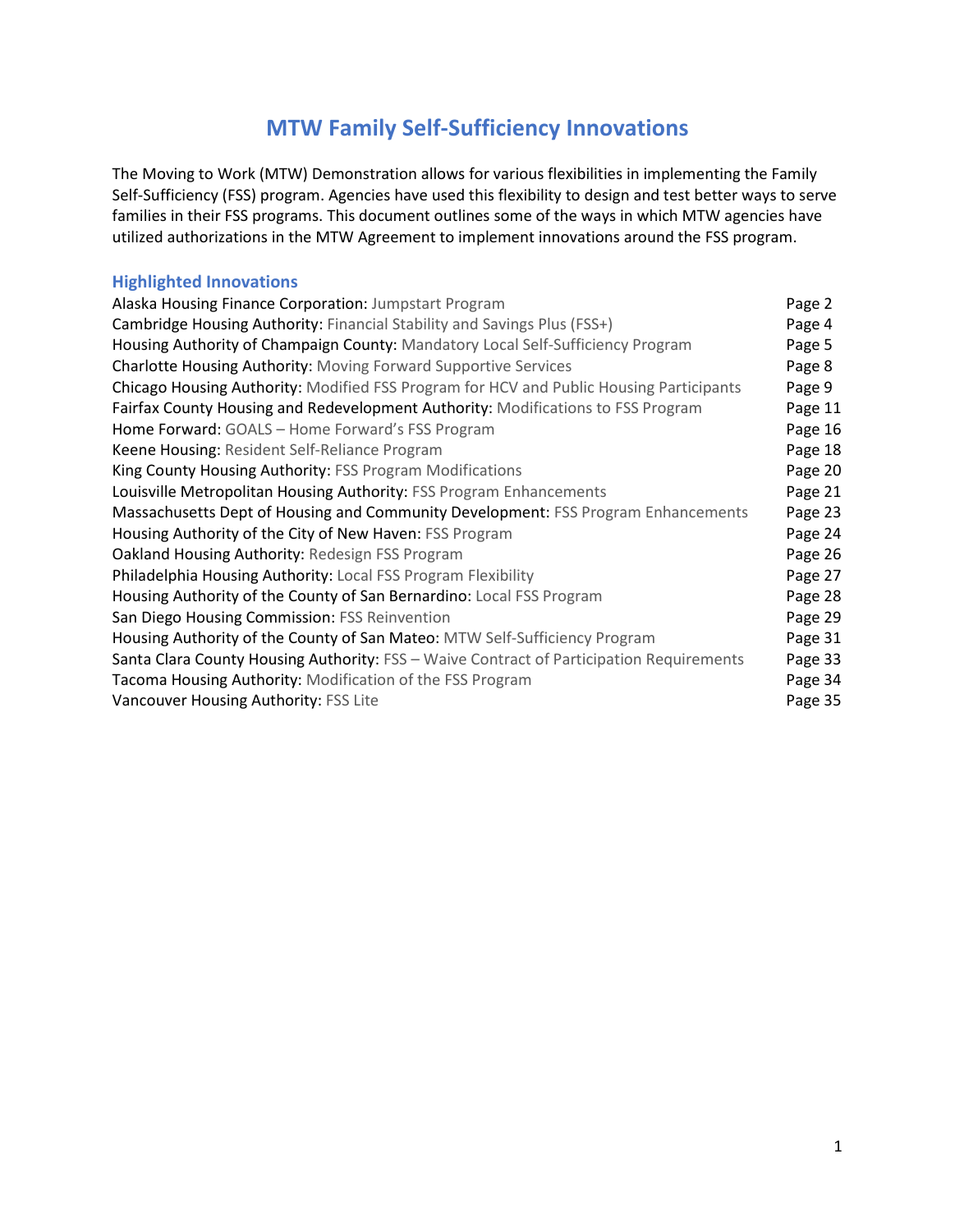# **Alaska Housing Finance Corporation**

Activity 2014-1d: Jumpstart Program

#### DESCRIPTION

This activity was formerly called Family Self-Sufficiency Program. AHFC has operated a voluntary Family Self-Sufficiency Program since 1994. In order to meet the needs of families participating in the Step Program, AHFC expanded its program to all its Public Housing and Housing Choice Voucher jurisdictions, as well as increasing the number of families eligible to participate. This new FSS Program is called Jumpstart. Jumpstart offers two service levels for families:

 Case Management (level 1) – these families sign a participation agreement, develop an Individual Training and Services Plan, receive individualized coaching and goalsetting services, and are eligible for monetary incentives.

• Incentives Only (level 2) – these families sign a participation agreement and receive counseling regarding available monetary incentives. Numbered Memo 18-18 dated April 20, 2018 and effective May 1, 2018 increased the amount of incentives available to a Level 1 Case Management family to \$5,000. AHFC also changed its incentive rules to allow a Level 1 family to receive all its incentives in Tuition Assistance. For families wishing to participate in the Savings Match incentive, AHFC requires that these families complete a financial literacy requirement. 3. Planned Non-Significant Changes No changes to this activity during this fiscal year. 4. Planned Changes to Metrics/Data Collection No changes to this activity during this fiscal year. 5. Planned Significant Changes No changes to this activity during this fiscal year.

#### AUTHORIZATION

Attachment C, paragraph E.

Jumpstart is operated under the regulations at 24 CFR 984 and regulations at parts 5, 882, 887, 960, 966, and 982 (except where specifically exempted by this Plan). Requested waivers are:

24 CFR 984.103 – Definition of self-sufficiency; AHFC developed its own definition

 24 CFR 984.105 – Minimum program size; AHFC expanded the size and jurisdictions under the Jumpstart Program

 24 CFR 984.202 – Program Coordinating Committee composition; AHFC will be establishing an alternate composition for this committee based on AHFC's geographic challenges • 24 CFR 984.203 – Family selection; AHFC has defined Jumpstart family selection priorities

 24 CFR 984.303 – Contract of Participation; AHFC developed its own Agreement for its Jumpstart participants – Jumpstart Participation and Incentives Agreement

 24 CFR 984.303(a) – Signature of head of household; AHFC is adding a procedure for an alternate head of household

 24 CFR 984.303(b)(2) – Independence from welfare assistance; AHFC is waiving this condition for fulfillment of a Jumpstart Agreement

 24 CFR 984.303(b)(4) – Suitable employment; Any adult family member who signs the Agreement can fulfill this requirement.

 24 CFR 984.303(c) – Contract term; the Jumpstart Agreement will coincide with the Step Program family's subsidized housing term (this may be less than 5 years)

 24 CFR 984.303(d) – Contract extension; AHFC Jumpstart staff may extend an Agreement at their discretion or if authorized by the Bridge Committee

 24 CFR 984.303(d)(5)(iii) – Consequences of noncompliance; AHFC will not terminate a family's rental assistance for failure to comply with their Agreement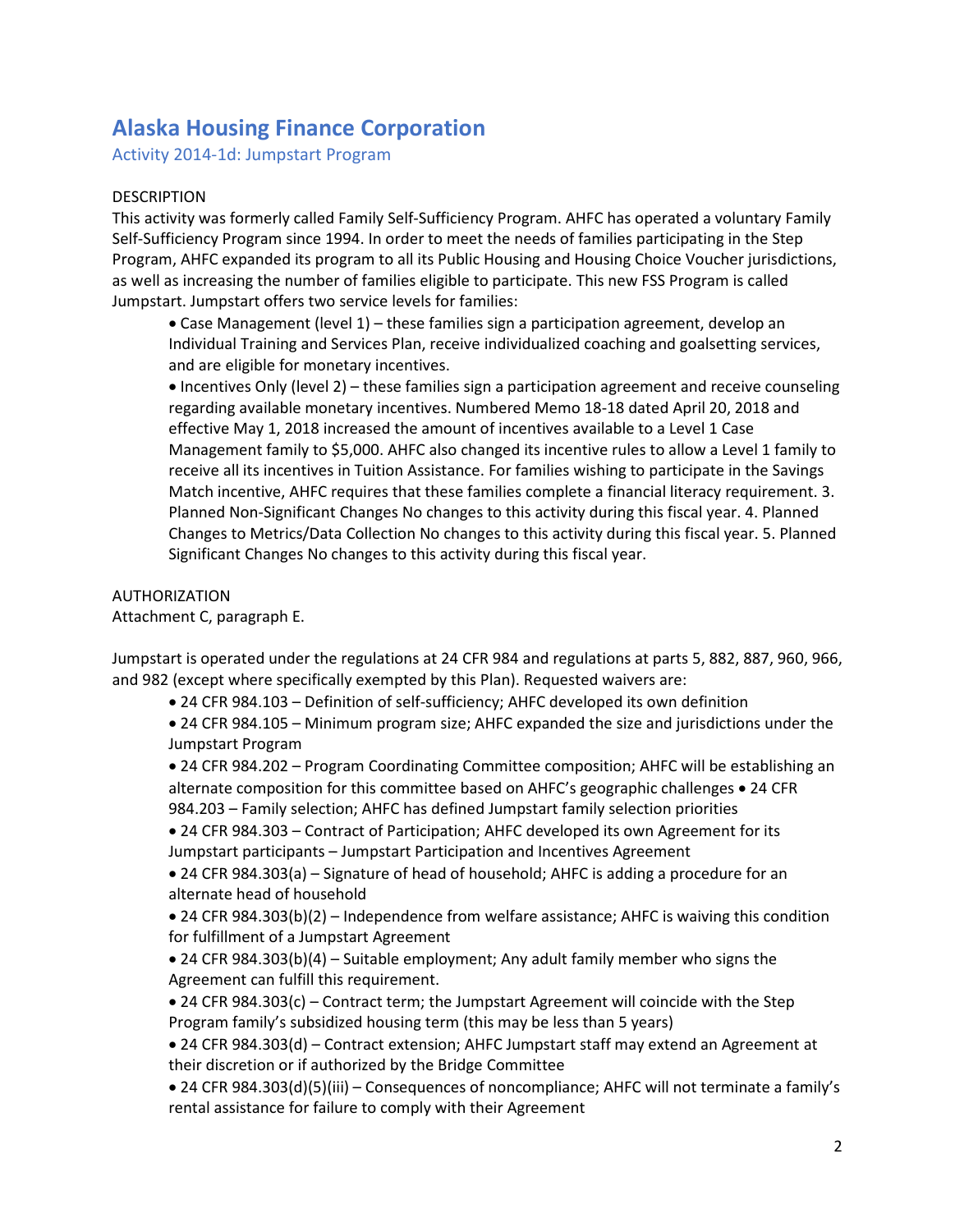24 CFR 984.303(g) – Completion; An Agreement is complete when the family has fulfilled all of its obligations under the Agreement and the family must be in good standing with AHFC the month they complete the Agreement

 24 CFR 984.304 – Total tenant payment; AHFC will calculate total tenant payment in compliance with policy in its Housing Choice Voucher Administrative Plan and Public Housing Program Admissions and Occupancy Policy

 24 CFR 984.305 – FSS Account; AHFC will not offer an FSS Account. AHFC has developed an alternate system of incentives

 24 CFR 984.306 – Residency and portability requirements; families are not eligible to port Jumpstart participation. Families are not eligible to port FSS Program participation into AHFC's jurisdiction. AHFC will not accept FSS Account balances from other PHAs. Jumpstart incentives must be earned while in an AHFC jurisdiction.

Source: [AHFC FY2020 Annual MTW Plan](https://www.hud.gov/sites/dfiles/PIH/documents/AlaskaFY20Plan.pdf)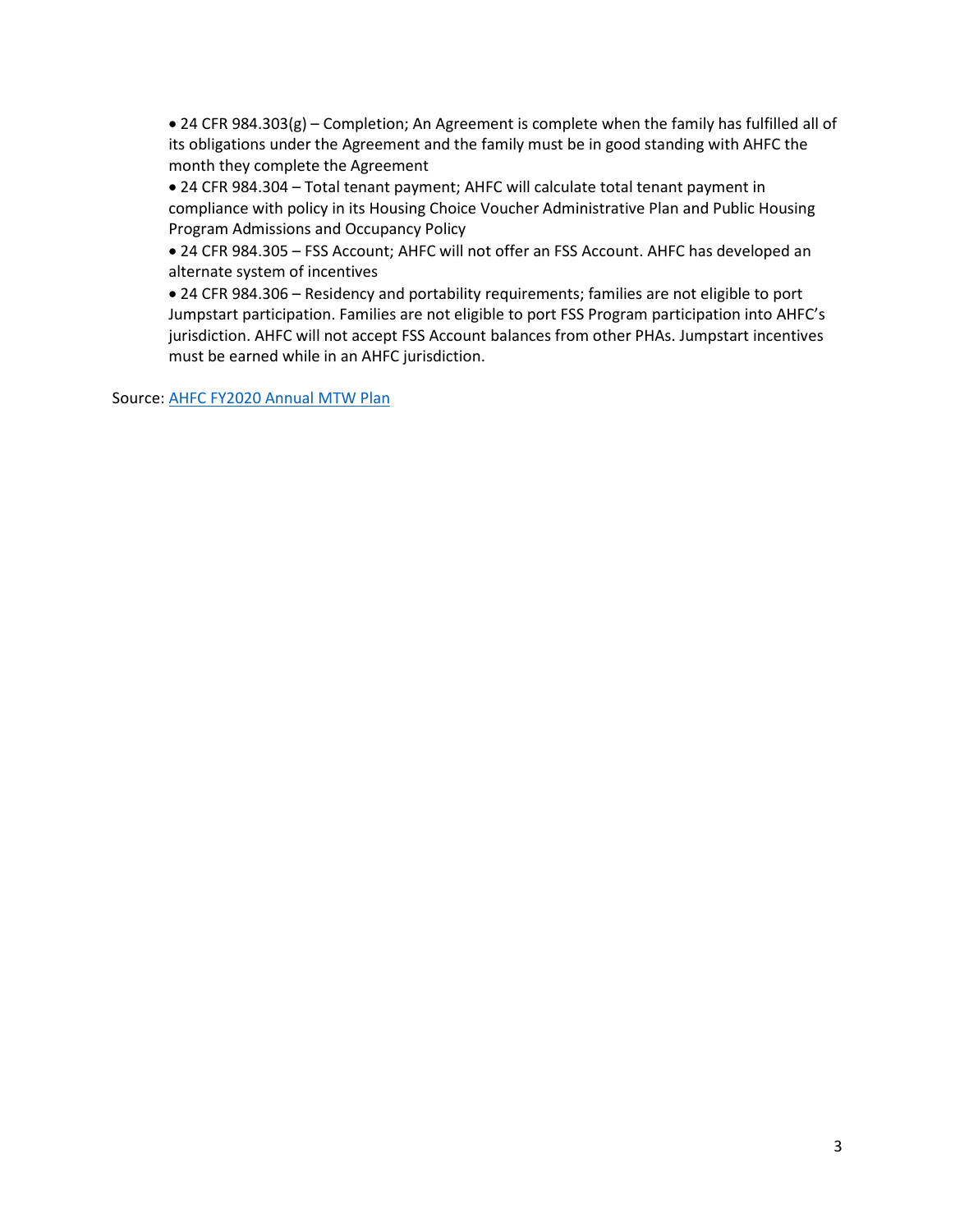# **Cambridge Housing Authority**

Activity SS.2013.01 – Financial Stability and Savings Plus (FSS+)

## DESCRIPTION

The FSS+ program is a five-year program in which HCV participants focus on five core areas:

- 1. Financial Goal Setting
- 2. Budgeting
- 3. Credit and debt
- 4. Savings
- 5. Identifying resources

CHA has partnered with Compass Working Capital to provide financial education workshops and individualized financial coaching for voucher participants. Participants work towards short- and longterm financial goals and track, prioritize, and budget in order to achieve lower-to-zero debt, higher credit scores, and increased savings. The coaches work with participants to address negative item(s) on their credit reports, develop debt repayment plans, and rebuild their credit. The coaches also connect participants with resources and organizations that help participants achieve their goals. By the end of the program, participants are expected to have met goals in the five areas listed above.

A key component of the program is the establishment of an Escrow Savings Account for each participant. Participants who increase their wage income save a portion of their rent increase in their account. CHA maintains the account under the participant's name for up to five years. Occasional withdrawals from the account may be taken to advance goals related to financial security. Upon successful program completion, participants who remain in the MTW HCV program may use their escrow savings to meet further financial goals.

#### RENT-TO-SAVE (RTS)

On March 1, 2016 CHA launched its 3-year Rent-to-Save (RTS) pilot at Corcoran Park and Jefferson Park. The pilot includes two components:

1. A Rent-to-Save (RTS) account is created for each head of household during the pilot period. One percent (1%) of tenant rent charged automatically accrues in the account each month. In instances where a change in income results in an increase in rent charged, fifty (50) percent of the difference is also put into the account.

2. Compass financial coaching in keeping with the above described HCV FSS+ model and its five core components.

Jefferson Park households receive both components and are required to receive a minimum level of financial coaching in order to access their RTS account balance at the end of the pilot. Corcoran Park households receive only RTS accounts and are required to complete a survey and maintain good standing in order to access their RTS account balance at the end of the pilot. The pilot is scheduled to end in FY19.

#### AUTHORIZATION

2009 MTW Agreement, Attachment C.B.1.b.iii, C.B.2 and C.E.

Source: [CHA FY2019 Annual MTW Plan](https://www.hud.gov/sites/dfiles/PIH/documents/CAMBRIDGEFY19Plan.pdf)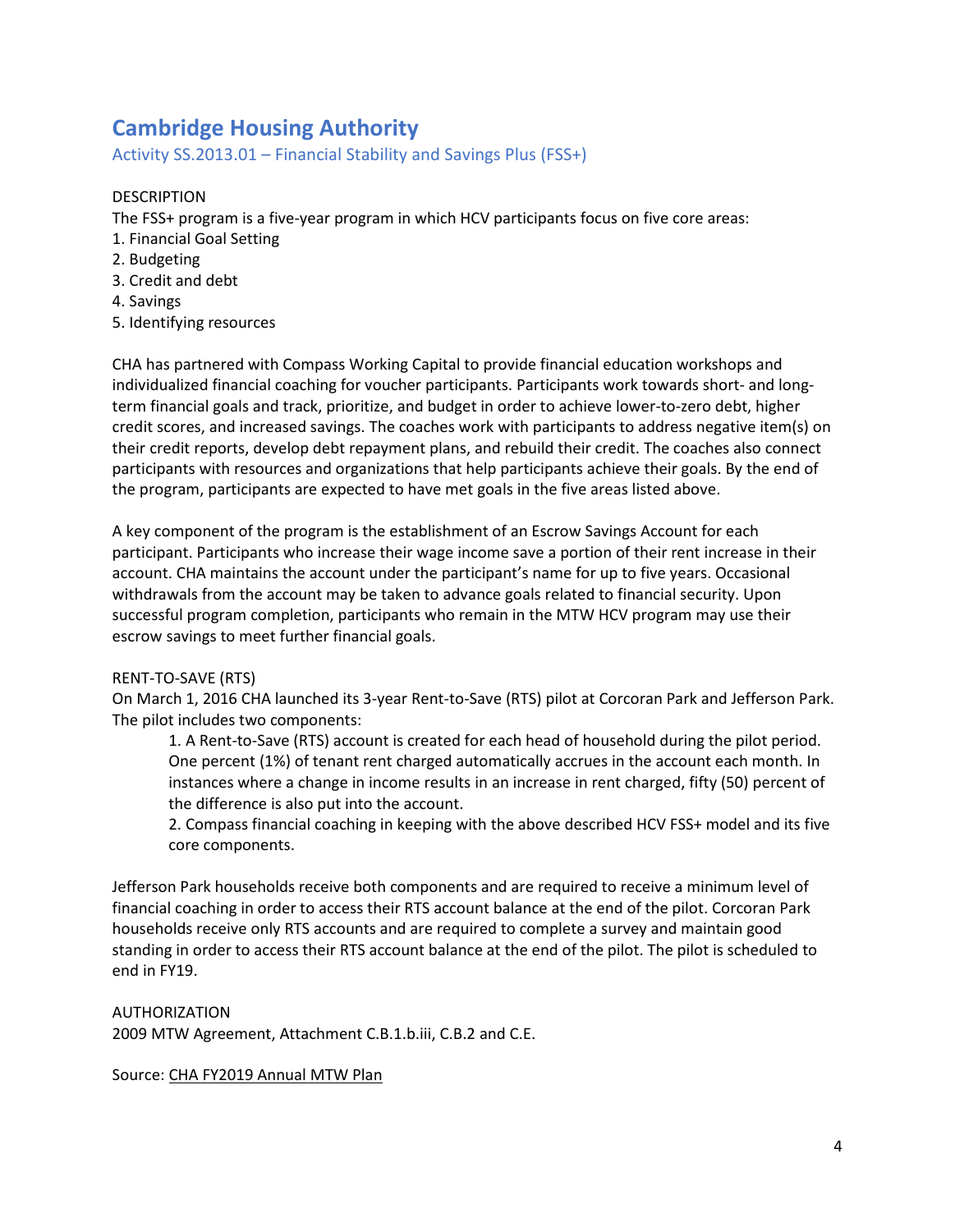# **Champaign County Housing Authority**

Activity 2011-3: Mandatory LSS Program

### DESCRIPTION

Participation in a self-sufficiency program is a condition of eligibility for new admissions and a condition of continued occupancy for existing residents and participants. All abled bodied individuals ages 18 through 54 are required to actively pursue activities to achieve economic self-sufficiency. The head of the household is required to develop a self-sufficiency plan that identifies goals and objectives for each household member required to participate in the Mandatory LSS Program and is held accountable for progress of all household members.

LSS Requirement - As of January 1, 2016, all non-exempt household members are required to be employed 25 hours or more per week or be enrolled on a full-time basis (as defined by the institution) in an educational program that offers a degree or certificate. Household members enrolled in an educational program must demonstrate successful progress towards the degree or certificate. Progress shall be defined as successfully completing 75% of all required course work on an annual basis.

New Admissions - For new Admissions, one non-exempt adult member of the household must have been employed for the six-month consecutive period prior to admission. Additionally, new admissions from areas outside of Champaign County, including port-ins, must provide a written job offer at the time of admission and must commence employment within 60 days from the date of issuance of the HACC MTW voucher.

Rent Changes - If a household member is compliant with the employment requirements and subsequently experiences loss of employment, they shall be granted a 90-day waiver for the employment requirement. No rent change will be processed during the 90-day waiver period. Failure of a household member to re-secure employment within the 90 days shall be grounds for termination of housing assistance. Upon securing new employment, a rent change shall be processed to reflect the new employment wages. Only one waiver period shall be permitted within each calendar year.

If loss of employment is through no fault of the individual (lay-off, company closure, etc.) an extension of a second 90-day waiver may be granted provided the individual can demonstrate that they are actively searching for new employment. In these circumstances, a rent adjustment will be processed as applicable. Failure to secure new employment after a second day waiver period shall be grounds for termination of housing assistance.

Self-Employment - Individuals who are self-employed including childcare home providers must have a total annual gross income equivalent to the applicable State of Illinois minimum wage times 1,300 hours to be considered in compliance with the employment requirements under the LSS Program. Copies of income tax forms filed with the IRS must be provided to claim self-employment; no other documentation shall be acceptable.

Term Limit – Effective January 1, 2016, non-exempt households shall be limited to a maximum housing assistance term not to exceed eight years. The following provisions shall apply.

 The eight-year term shall commence at the first annual recertification that occurs after January 1, 2016.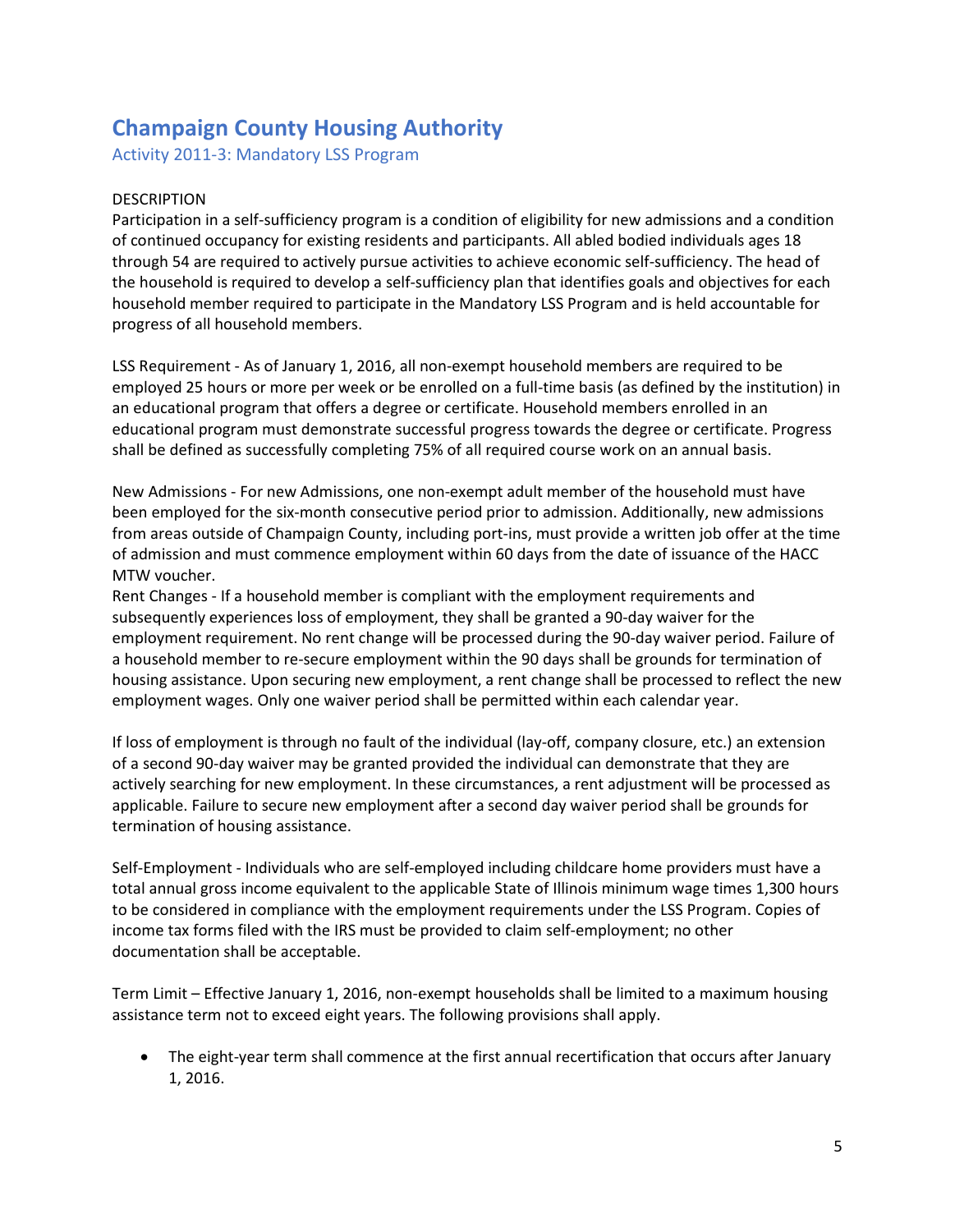- All households must comply with all requirements of the LSS Program at all times while receiving housing assistance. Failure to do so will result in termination of housing assistance prior to the maximum term.
- Households whose annual income exceeds 80% of the Champaign County median income at the time of annual recertification shall no longer be eligible for housing assistance. Housing assistance will cease at the end of 60 days from the effective date of the annual recertification.
- If a non-exempt household member becomes exempt while receiving housing assistance the term limits shall no longer apply. If a household previously received housing assistance for a maximum time period but later becomes exempt, they may re-apply for housing assistance and the term limits shall no longer apply.
- Households may not designate an alternate head of household for the purpose of extending term limits. All adult household members shall be subject to the applicable term limit for the household.

Financial Incentive - A financial incentive will be provided for households who remain fully compliant with the LSS Program during an applicable calendar year. These households will earn \$2,000 if they remain fully compliant from January 1 through December 31 of each year.

No partial credits will be provided; no credit will be earned if any member of the household was noncompliant for any time during the 12-month calendar period. The annual credits will accrue and will only be paid upon voluntary exit from the program(s) in good standing or upon expiration of the 8-year term limit. All credits will be forfeited for any household that is terminated from the program for cause or ports to another jurisdiction for any reason.

Mandatory Job Retention Training - Individuals who lose employment more than once, for any reason other than a reduction in force, shall be required to enroll, attend and complete a job retention program as directed by their LSS Case Manager.

Dependent School Requirements - School requirements for dependents ages 5 through 18 shall be eliminated as the school district will not provide documentation to HACC regarding attendance. School attendance of a minor dependent will not have any impact on the continued assistance of the assisted household at any time now or in the future.

Changes or Modifications – This activity was modified as described above in the 2016 Plan and was further modified in the 2018 Plan. Additional modification for 2019 are described below.

a. New Admissions households including households porting from another jurisdiction will be provide six months from the date of the initial lease up in Champaign County to become compliant with LSS requirements.

b. If a New Admission household is not compliant with LSS requirements prior to submission of a Request for Tenancy Approval, they must meet with an LSS Case Worker and develop and LSS Plan. HACC will not approve a RFTA until the household has developed a plan and executed the LSS Contract.

c. If a member of a household claims self-employment and is establishing a new business, they must provide documentation required by local, state of federal law of the creation and/or existence of the business.

d. Work requirements shall be based on annual earned income versus number of hours employed. The minimum earned income for compliance with the work requirement shall be based on the years in which the household has received assistance. Each year, the earned income requirement will increase to prepare individuals for exit from assistance at the end of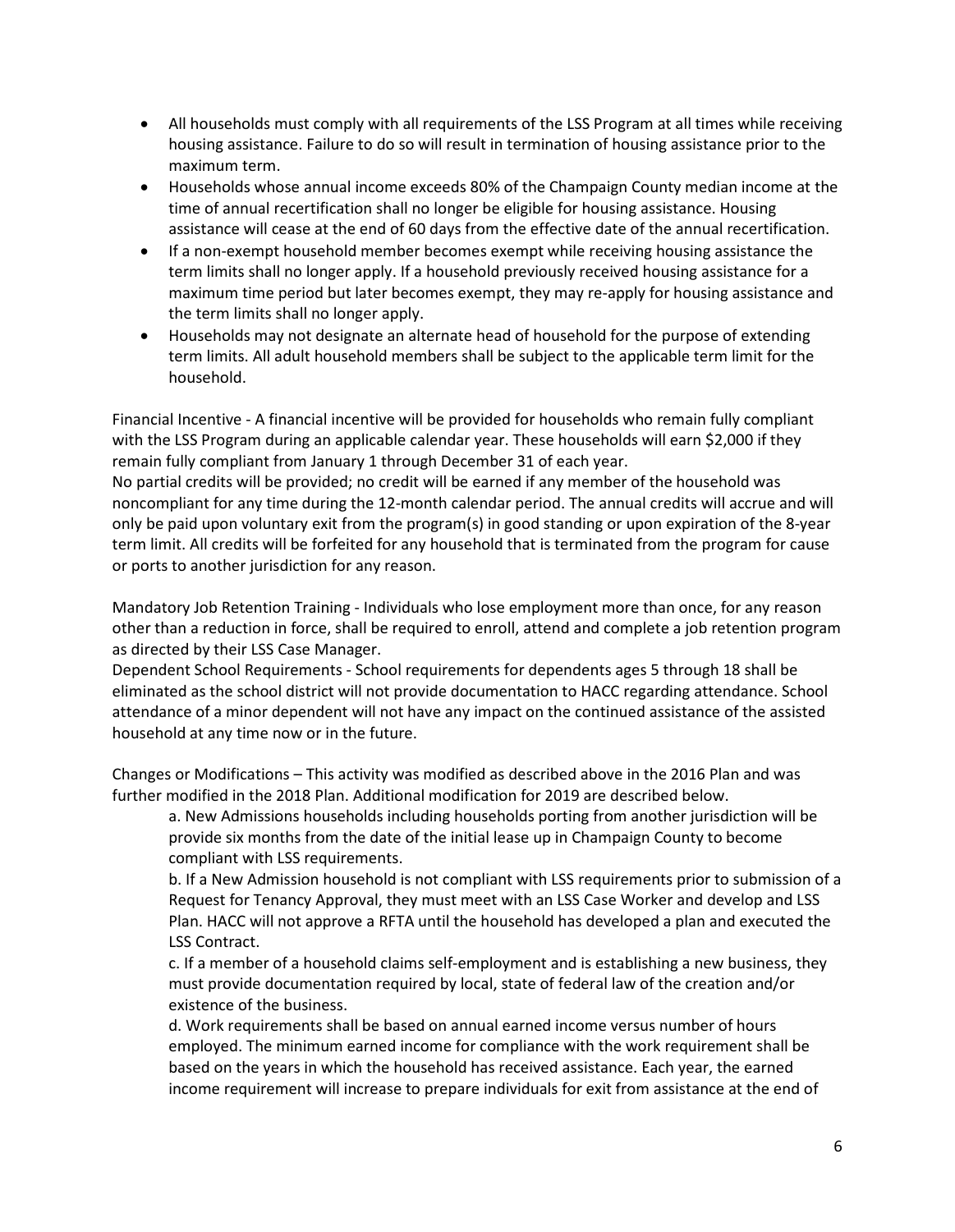the 8-year term limit. The income tiers shall be based on percent of the area median income for Champaign County. The chart below reflects the earned income requirements for 2019.

Source: [HACC FY2019 Annual MTW Plan](https://www.hud.gov/sites/dfiles/PIH/documents/ChampaignFY19Plan.pdf)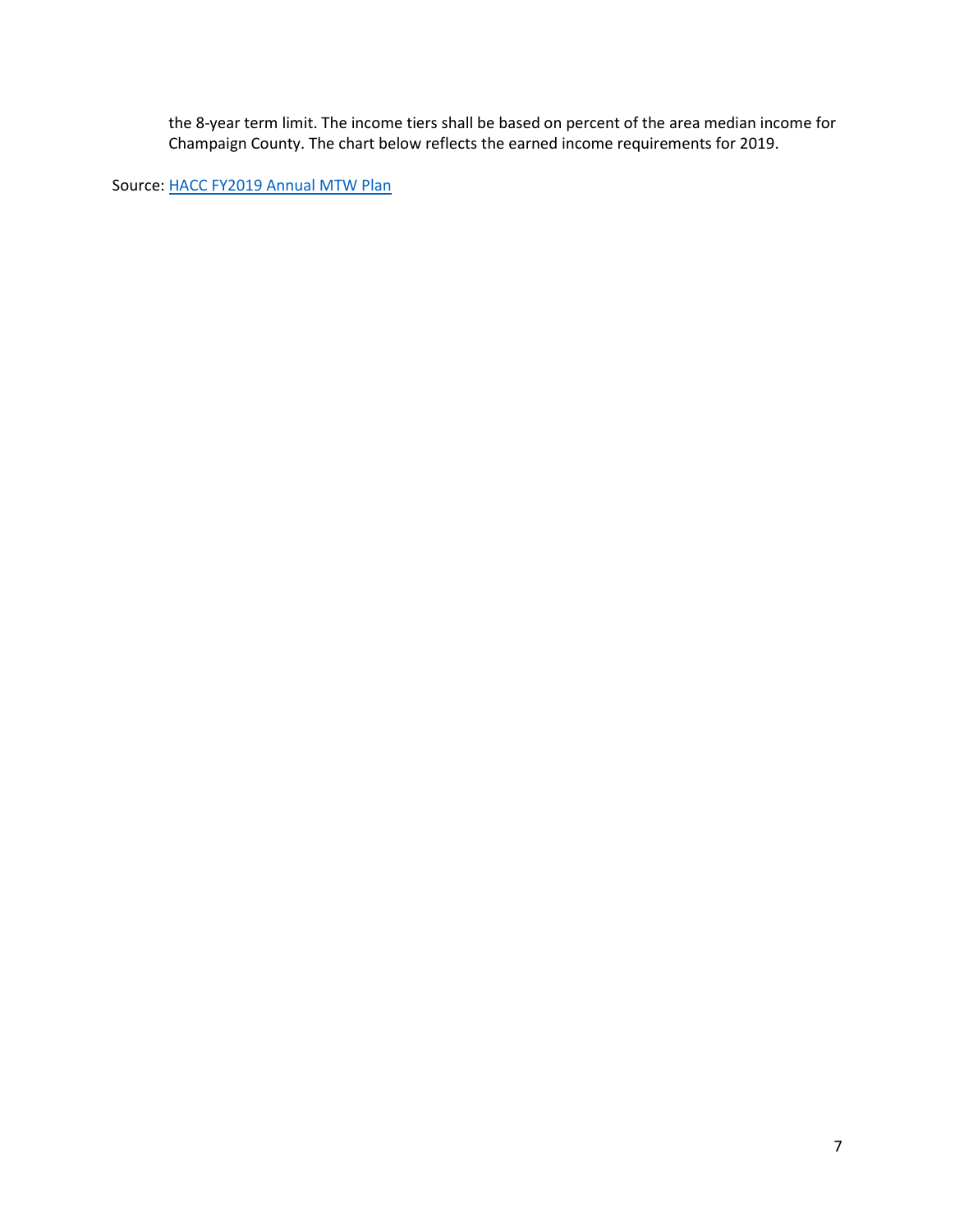# **Charlotte Housing Authority**

Activity 2009-5: Moving Forward Supportive Services

### DESCRIPTION

Since 2009, Moving Forward Supportive Services have been gradually rolled out across three pilot groups to the non-elderly, non-disabled residents and HCV participants; Group 1 in 2009: Claremont, Victoria Square and the Housing Choice Voucher FSS program participants, Group 2 in 2010: Cedar Knoll, Leafcrest, Tarlton Hills, and Boulevard Homes, and Group 3 in 2017: Southside Homes, Dillehay, Robinsdale, Sunridge, Meadow Oaks, Wallace Woods, Savannah Woods, Mallard Ridge, Gladedale, Oaks at Cherry (Formerly Tall Oaks). As of January 2018, Supportive Services are now provided to the entire CHA portfolio in conjunction with the agency-wide implementation of the Work Requirement Policy. Therefore, the three pilot groups have been combined into one large group and now include the HCV Program.

The Moving Forward Supportive Services (MFSS) Program operates across the fourteen (14) newly converted RAD PBV sites, one Public Housing Site (Dillehay), as well as HCV participants. This program supports the Work Requirement Policy and is the combination of the traditional family self-sufficiency (FSS) program and the newer MTW Moving Forward Self-Sufficiency program. In 2010, FSS contracts were no longer offered and those who were under a traditional FSS 5-year contract had the option to remain under their FSS contract or roll under the new Moving Forward Supportive Services program. Under this program, applicants must be willing to finish a high school diploma or earn a GED during participation in the program. During the first six (6) months they are encouraged to become employed with a minimum of 20 hours per week and willing to enroll in school and/or job training. Applicants must demonstrate motivation towards self-sufficiency. Although the contract of participation is still a part of the Moving Forward Supportive Services program, a time frame is not set. Continual progress towards self-sufficiency is expected with an average program time being seven (7) years.

Source: [CHA FY2019 Annual MTW Plan](https://www.hud.gov/sites/dfiles/PIH/documents/CHARLOTTEFY19Plan.pdf)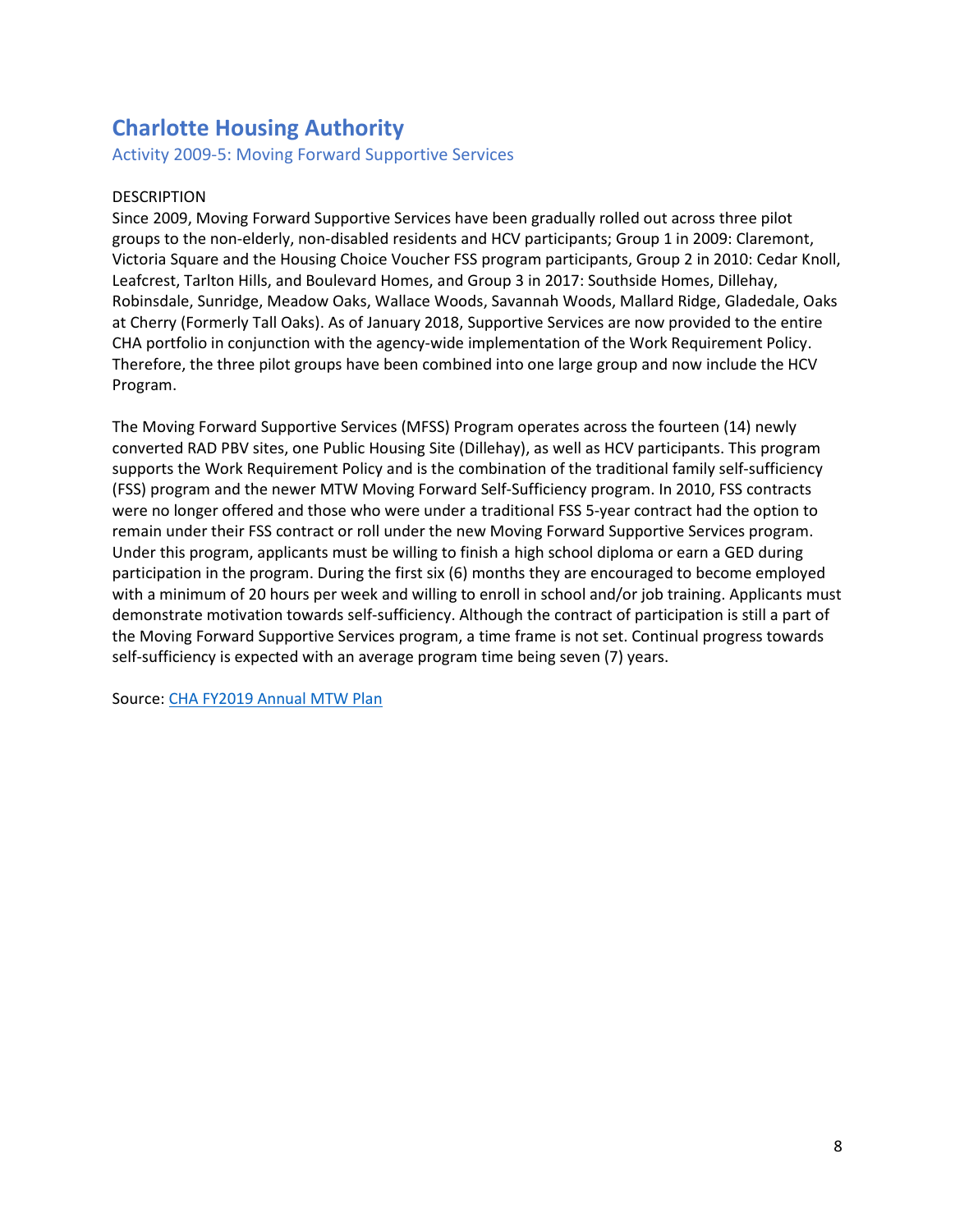# **Chicago Housing Authority**

## Activity 2014-01: Modified FSS Program for HCV and Public Housing Participants

### DESCRIPTION

Over the past few years, CHA has modified the Family Self-Sufficiency (FSS) program. These include (from oldest to most recent):

- In FY2014 a revision of the participation requirements included an opt-out of EID, the ability to terminate participants who were not engaged in the program, a 12-month employment requirement and annual requirement to participate in financial education and coaching.
- In FY2017, CHA received authorization for an exemption from the requirement that FSS Program enrollments must take place within 120-days of an annual or interim recertification of income process. CHA public housing and HCV households engage in a biennial income recertification schedule, unless changes in income are reported. As a result, any household wanting to enroll in FSS outside of the 120-day annual/interim window must request an interim recertification of income, even if the household income is unchanged, or they must wait up to 20 months until the next recertification.
- In FY2018, CHA received authorization to move to a modified escrow calculation based on goal achievement rather than escrow based on an increase in earned income. The pay points and associated goals are included in CHA's approved FSS Action Plan.

The goal of these revisions was to remedy several issues, including existing disincentives to participation due to not earning escrow while enrolled in EID; underutilization of the program by participants who are not fully interested in engaging; and lack of financial self-sufficiency of current graduates. Further, the calculation and rules surrounding FSS are often confusing and difficult to explain to participants, resulting in some participants being unable to reconcile their goal attainment with an escrow payout. The overall goal is to maximize engagement in the FSS program and maximize the benefits of participation for those enrolled in the program.

Proposed Change: To continue to meet the goals of the program, CHA is now proposing changes that would allow non-heads of household to enroll in the program; and remove the interest earned from escrow to create a grant fund for participants.

- *Allow household members other than the head of household to enroll in the FSS program:* CHA proposes to allow one additional adult member of the household to enroll in the FSS program, or in cases where there is a senior or adult member who is not enrolling, CHA would allow for up to two members to enroll. All of the pay point goals would be eligible except for the homeownership goals and payment (since only the head of household is eligible for the Choose to Own program, CHA will eliminate these goals from the program). However, CHA would implement a pay point goal of transitioning off the head of household lease for a lower payment amount.
- *Remove interest earned from escrow for participants to create a grant fund*: CHA proposes to discontinue providing interest earned from the escrow account and utilize the annually accumulated escrow to create a grant fund available to participants on a first come first served, need basis. Currently participants request interim escrow payouts which range from \$250- \$6,500 and establishing a grant fund for participant use would enable participants to access support funds throughout the program, leaving their escrow intact, and reduce interest calculation errors. All interest earned to date prior to authorization would remain with the participant.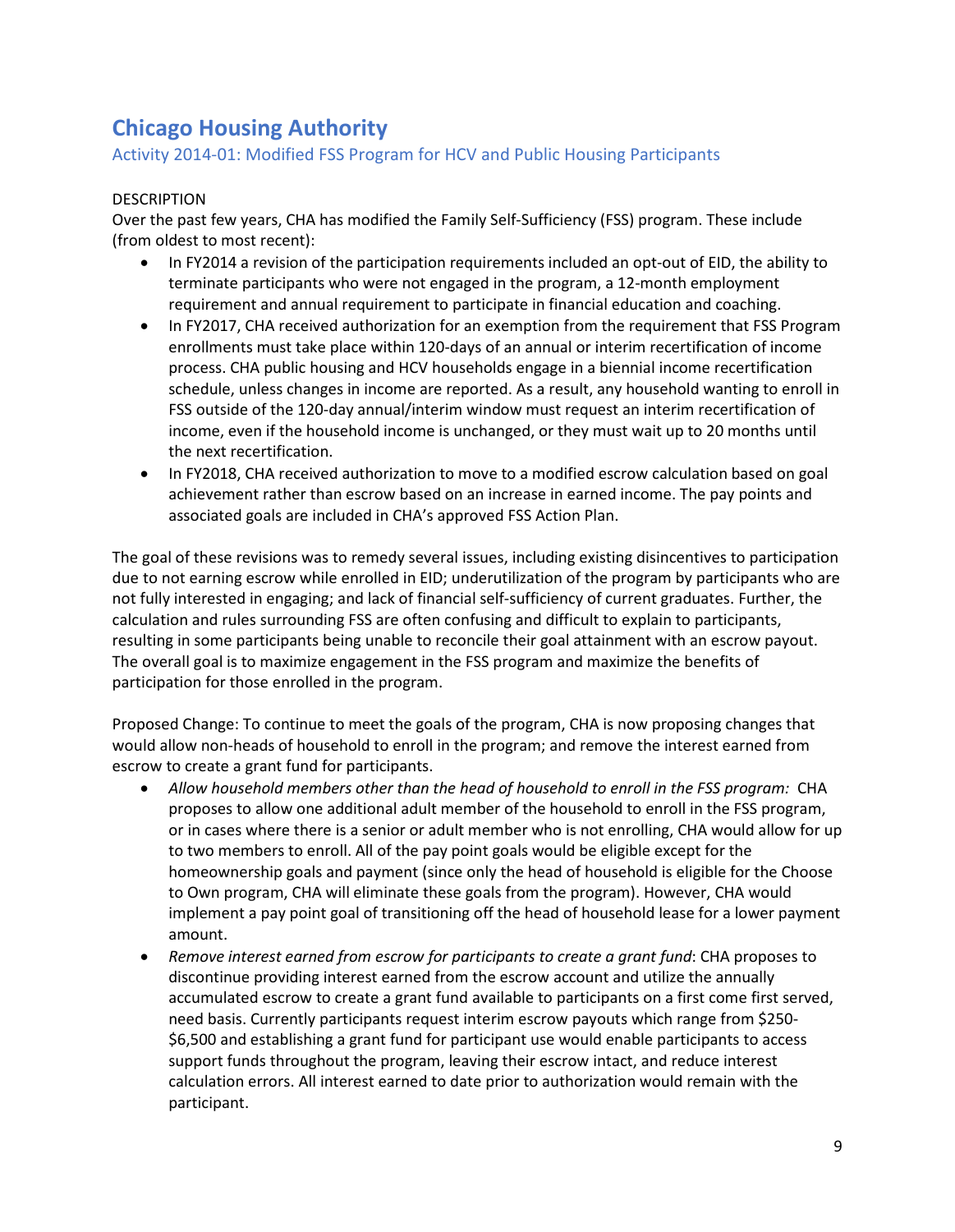No changes to data collection, metrics or authorizations are required to implement these changes.

 Update: Since the new escrow model went into effect in early FY2018, 51% of participants have completed the amendment to their COP and 84 new participants have enrolled under the new model.

Source: [CHA FY2019 Annual MTW Plan](https://www.hud.gov/sites/dfiles/PIH/documents/CHICAGOFY19PLAN.pdf)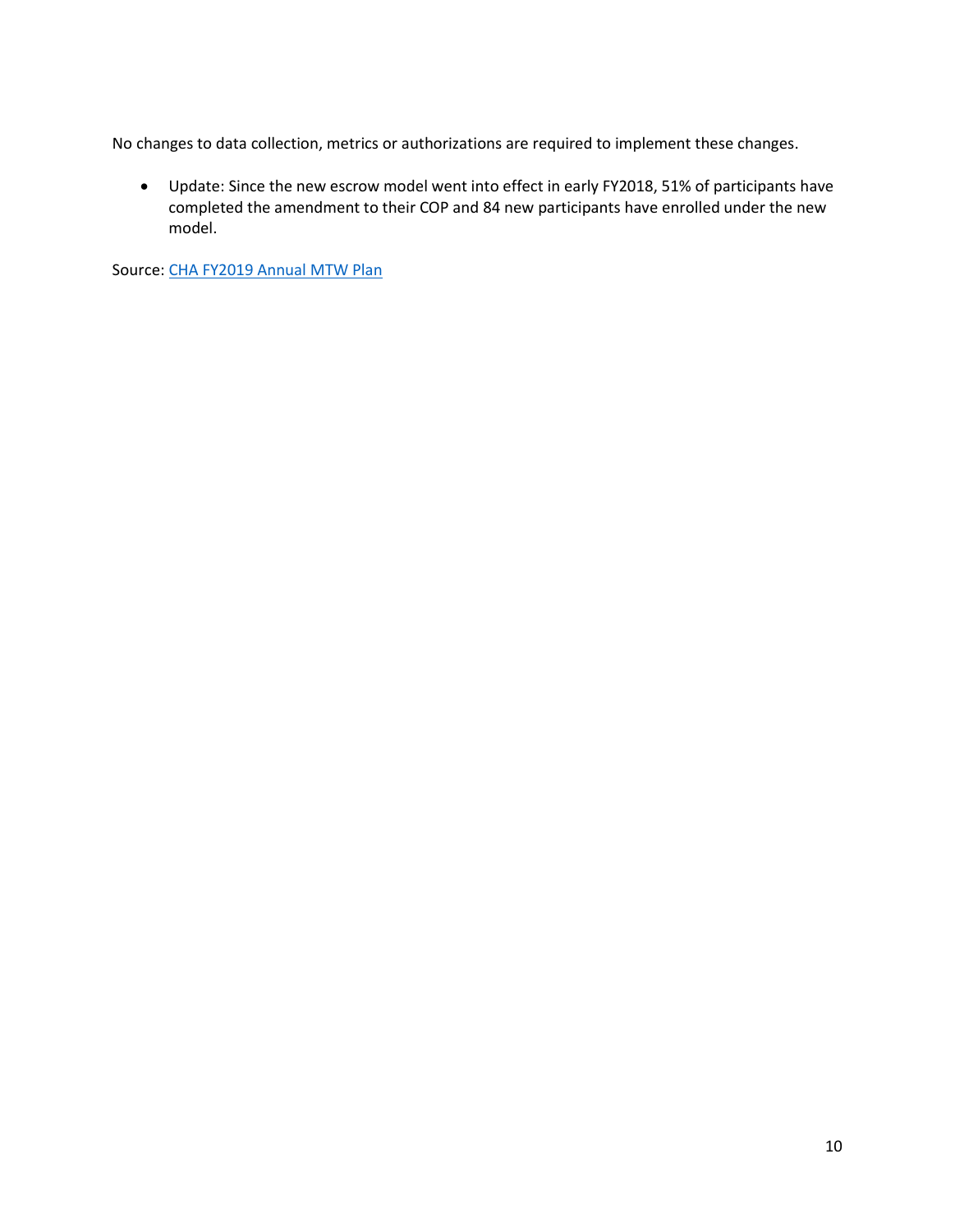# **Fairfax County Housing and Redevelopment Authority**

Activity 2017-1: Modifications to FSS Program

## DESCRIPTION

The FSS program for both HCV and RAD is an important component of the FCRHA's THRIVE program and ultimately moving to self-sufficiency. The FSS program currently provides an opportunity for 75 HCV participants and 50 RAD residents to set individualized goals that will assist them in moving toward increased self-sufficiency within a five-year period. The FCRHA proposed several changes to the FSS program in FY 2017. These modifications included:

#### 1. Allowing FSS Participants to Opt Out of Interest Payments on Escrow

In addition to case management and service coordination, an important component of the program is the participant's ability to grow assets – in the form of an escrow – over five years. The escrow accrues based on increases in a participant's TTP (total tenant payment) due to increases in the participant's earned income. To ensure that the FCRHA can maintain ongoing enrollment of 125 total participants and to ensure that we are operating a diverse and inclusive program, this activity removes an issue that has deterred some participants from enrolling in the program: allowing participants to opt out of accruing interest on their escrow.

Between 2012 and 2017, at least 12 potential FSS participants declined offers to enroll in our program because the escrow earns interest as it accrues, which would ultimately be paid out to the participant upon graduation. These potential participants cited religious reasons for not being able to accept accrued interest. For this reason, the FCRHA is giving participants the option to build their escrow and opt out of interest payments at the end of their participation.

Interest is calculated as normal throughout participation. Upon graduation or at an interim disbursement, participants can choose whether they would like to opt out or receive interest in their escrow disbursements.

This activity began in FY 2017 for new and existing program participants.

- 2 the number of households who previously declined enrollment and have joined FSS as a result of these changes.
- 6 the number of households who have indicated interest in utilizing this option at graduation.

## 2. Modify the Family Self-Sufficiency Escrow Structure

The ability to build assets is a key component of the FSS program. Upon graduation, when FSS participants achieve the goals they have established for themselves at the beginning of the program, the escrow they accumulated during their participation in the program is disbursed to them to be used as they wish.

Escrows grow based on increases in a participant's TTP due to increases in the participant's earned income. There are inequalities in the growth of the escrow because participants starting off with no or very low-incomes can build this asset at a greater rate than those starting out in the FSS program with low- to moderate-incomes. In addition, the amount that a family can escrow is based on a formula that decreases as a family exceeds the extremely low-income threshold (30 percent AMI) and reaches very low (50 percent AMI). Families that reach the low- income threshold of 80 percent AMI stop escrowing immediately, therefore further limiting the asset building potential of families that have higher incomes. Since higher income earners have a stronger potential for moving out of subsidized housing, this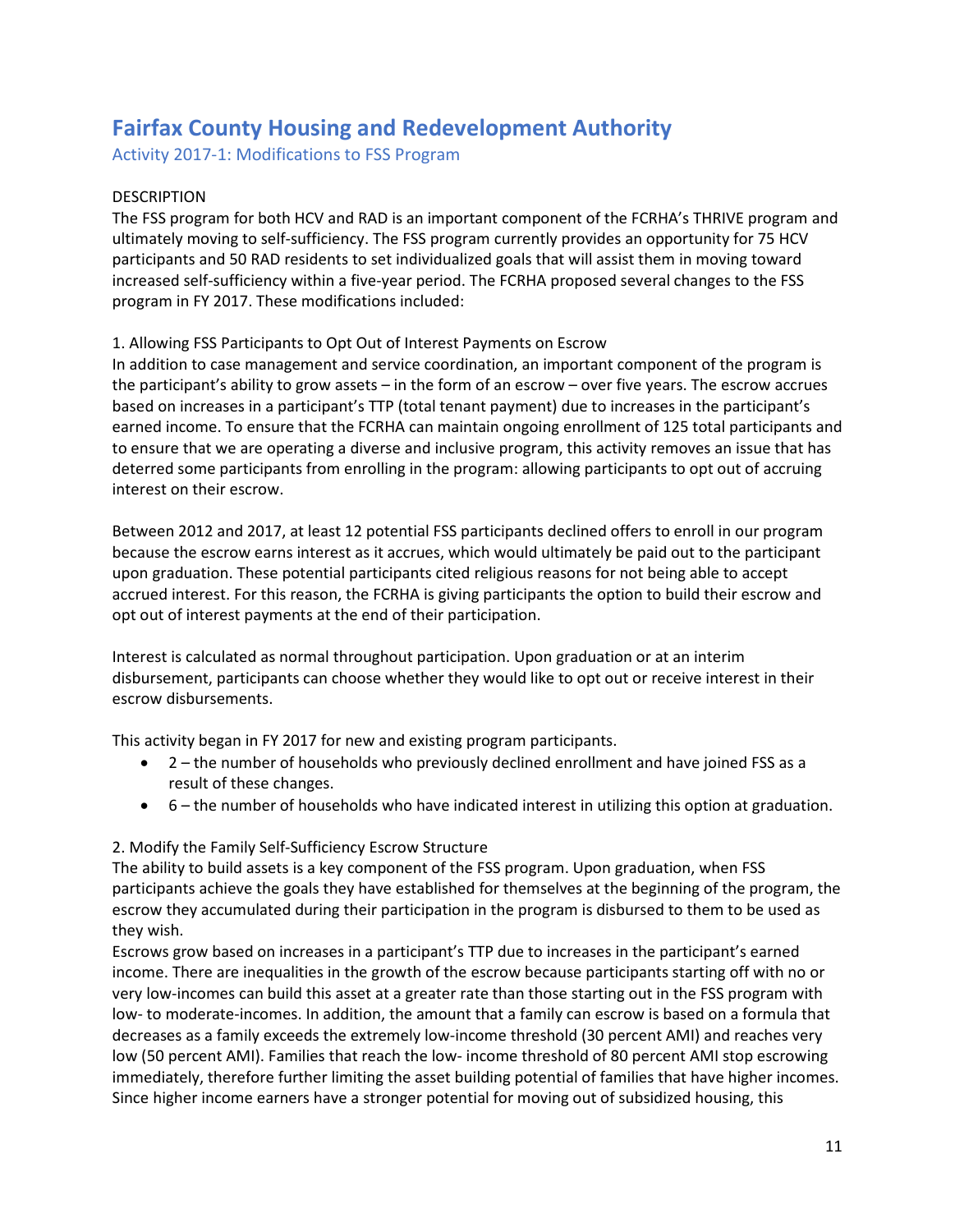program seeks to help make that a possibility by equalizing their opportunity to escrow rather than penalizing them.

To address this inequality and to provide an incentive for low- and moderate-income participants, the FCRHA modified the escrow structure, for all participants enrolled February 1, 2017 and after. There are three major components to this new escrow structure:

- 1. Participants must be paying a minimum of \$220 in rent before they can begin to escrow (this is called the rent "strike point").
- 2. Once the participant reaches the rent strike point, the FCRHA will set up an escrow account and allocate a \$2,000 Homeownership Incentive Award each year the participant is escrowing and up to a maximum of \$10,000, contingent upon purchasing a home after the participant is eligible for graduation or for up to six months after graduation. If the participant does not purchase a home, this money will be forfeited.
- 3. In addition, once the rent strike point is met, monthly escrow will be calculated using a tiered system based on earned income. This money will be disbursed to the participant once they have completed all of their contract goals and are eligible for graduation from the FSS program. If the participant is purchasing a home utilizing their accrued Homeownership Incentive Award, they will receive both this escrow amount and the Homeownership Incentive Award when they are closing on their new home.

The escrow tiers are as follows:

| <b>Income Range</b> | Escrow<br>Amount |
|---------------------|------------------|
| \$10,000 - \$14,999 | \$50             |
| \$15,000 - \$19,999 | \$100            |
| \$20,000 - \$24,999 | \$125            |
| \$25,000 - \$29,999 | \$150            |
| \$30,000 - \$34,999 | \$175            |
| \$35,000 - \$39,999 | \$200            |
| \$40,000 - \$44,999 | \$225            |
| \$45,000 - \$49,999 | \$250            |
| \$50,000 - \$54,999 | \$275            |
| \$55,000 - \$59,999 | \$300            |
| \$60,000 - \$64,999 | \$325            |
| \$65,000 - \$69,999 | \$350            |
| \$70,000 - \$74,999 | \$375            |
| \$75,000 - \$79,999 | \$400            |

FSS participants can continue to participate in the FSS program until they reach the established income limits for Public Housing and HCV participation.

The benefits of this modified escrow program include: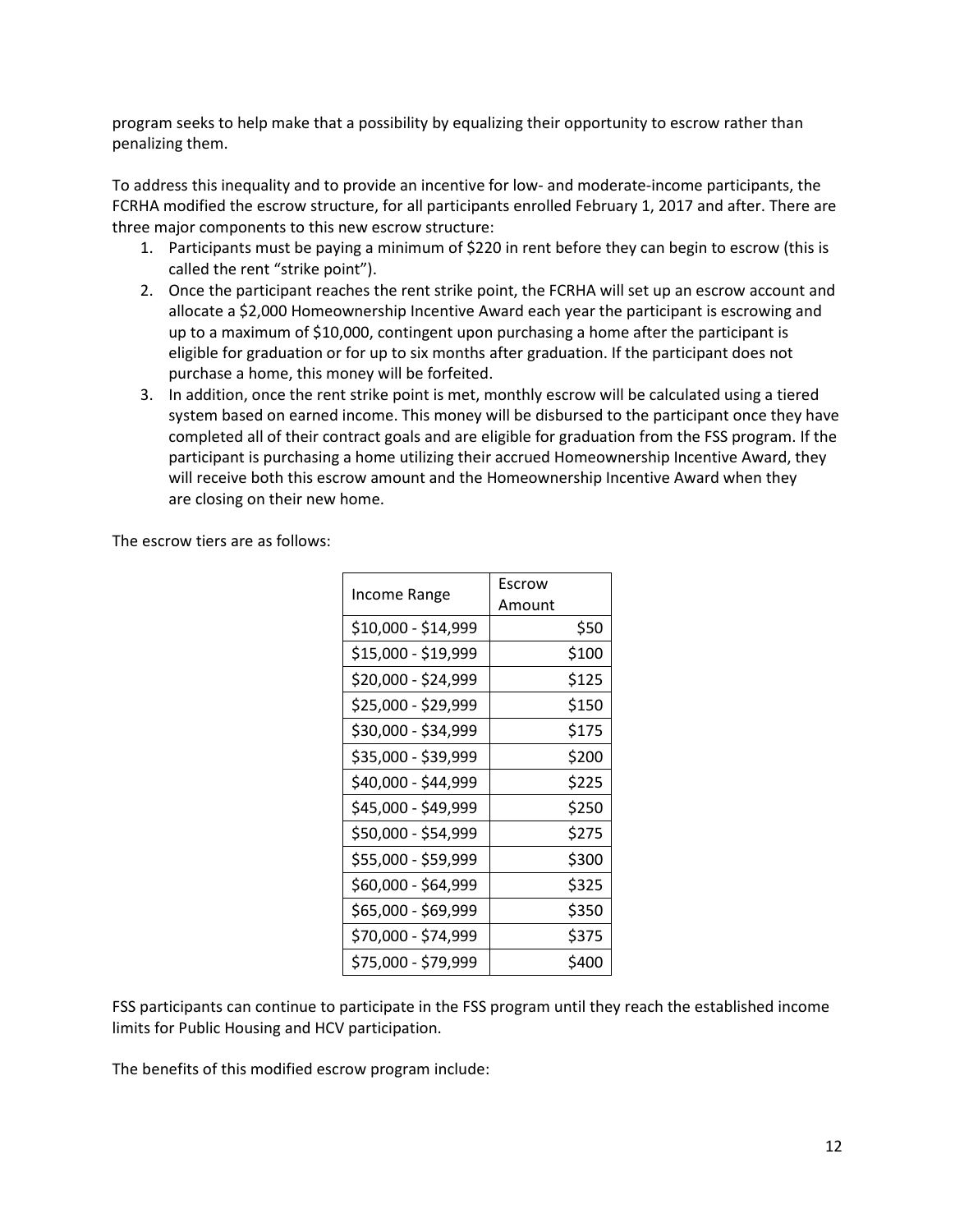- Creating a more equitable system across all income levels, encouraging both low- and more moderate-income earners to participate and move to self-sufficiency.
- Encouraging families to see the benefit of working immediately and progressing in employment and training to reach the next tier.
- Fixing a loophole in the program to discourage participants from quitting a job just prior to enrollment and starting another shortly after enrollment in order to escrow more immediately.
- Reducing staff time in calculating, auditing and posting escrow based on the current process.

This activity began in February 1, 2017 for new program participants.

- 42 the number of participants (out of 92) who are subject to this activity
- \$1005 the average escrow balance of participants under the new escrow structure.

3. Establish a Work Requirement for Family Self-Sufficiency Participants In addition to meeting their established self-sufficiency goals within the five-year timeframe, participants must "maintain suitable employment" for at least 12 consecutive months prior to graduation. HUD regulations do not specify criteria for "suitable employment," leaving it up to the PHA to determine the criteria on its own. This activity will clarify this definition and increase the expectation of families to be engaged in workforce activities critical to achieving self-sufficiency.

The FCRHA sought authorization to establish a 32-hour work requirement for FSS participants. During the first four years of participation in the FSS program, all participants who have signed a service plan are required to engage in any combination of employment/training/education totaling 32 hours per week. Further, the participants are required to work 32-hours per week for at least 12 consecutive months prior to graduation.

The FCRHA's FSS program does not discriminate based on age, education or ability level. All interested applicants are encouraged to apply, including elderly and disabled residents. In cases when participants are receiving SSI, SSDI, or who are elderly or disabled, work eligibility and appropriate hours will be determined through assessments with the Ticket to Work program (administered by the Northern Virginia Workforce Development Board and the SkillSource Group, Inc.), the Virginia Department of Aging and Rehabilitative Services, and the Fairfax County Department of Family Services.

Because FSS is a voluntary program, no waivers are necessary. Families who volunteer to participate and, in accordance with general FSS guidance, participants who are not in compliance and do not participate in supportive services will be terminated from the FSS program. Participants will be required to document and verify employment at their quarterly progress meetings. Program extensions will remain an option for participants who are in good standing and will be left to the discretion of the service coordinator.

The benefits to the work requirement include:

- Participants have clear and defined expectations for work, eliminating a vague policy that previously allowed families to disengage from these activities.
- Participants will increase their opportunity for building assets through their escrow accounts.
- Participants gain valuable work experience to help them move to self-sufficiency and meet requirements for homeownership. We will work with the Northern Virginia Workforce Development Board and other partners to connect the participants with work experience.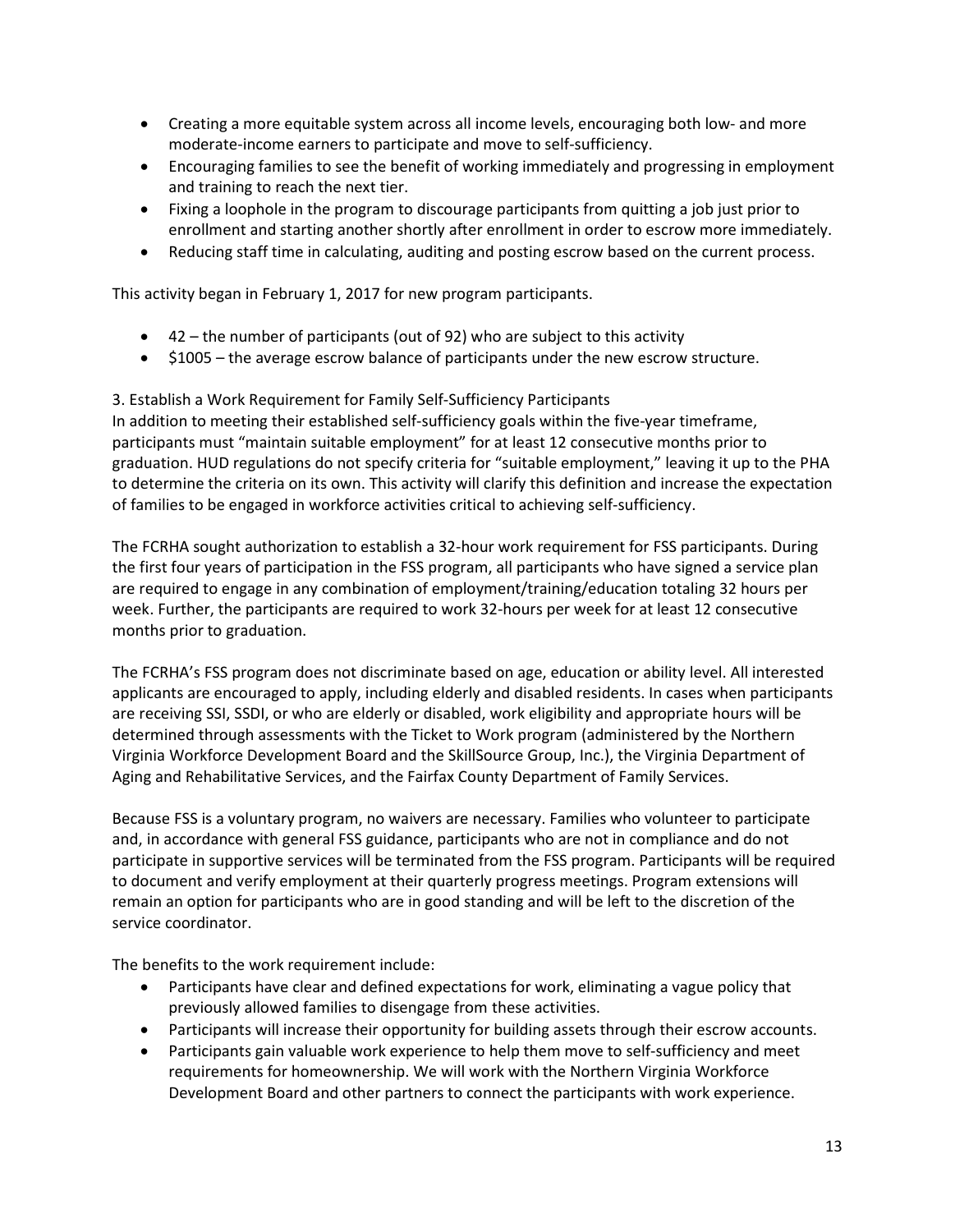FSS staff will no longer need to define "suitable employment."

This activity began February 1, 2017 for new program participants.

4. Exclude Income of Family Self-Sufficiency Head of Household Participants Who Are Enrolled Full Time in School

Education, in addition to employment, is critical to the success of FSS participants in achieving their selfsufficiency goals. FSS participants develop goals to reach self-sufficiency within five years. During the first several years of participation, obtaining additional education in order to improve employment outcomes is often a high priority goal. Our program encourages participants to remain active in the workforce while they are enrolled in school because we understand the unique challenges of raising families and surviving financially in Fairfax County. Participants often refuse training and educational opportunities because they feel they cannot afford the expense and need to focus on earning income to meet the expense of daily life.

The FCRHA excludes all but \$480 income from certain working adults in a household who are enrolled full-time in school—but this benefit does not apply to heads of household. All FSS participants are the heads of households. This is a critical benefit so that participants can cover both educational expenses and daily expenses.

The purpose of this activity was to request authorization to apply FCRHA's current income exclusion policy to an FSS head of household participant who chooses to remain employed and pursue educational opportunities on a full-time basis. All but \$480 is excluded. This exclusion applies for up to two years. This increases their motivation to both work and participate in education full time. In the evaluation of the FSS program conducted by True Purpose Leadership in December 2015, current and past FSS participants overwhelmingly said that there was a disincentive to increase income or work additional jobs. This activity addresses this by providing an incentive for participants to both enroll in education and work.

Full time status is defined by each institution, and students will be responsible for providing these documents for verification purposes. This is consistent with current FCRHA policy.

This activity began February 1, 2017 for all current and new program participants.

- 4 the number of FSS Heads of Households participating in this activity
- $\bullet$  \$61,196 the Average Amount of Exclusion as a result of this activity
- $\bullet$  \$20,800 Total amount of debt paid off as a result of this activity

There are no changes to the metrics, outcomes, or benchmarks.

Planned Non-Significant Changes:

Modification proposed for Measure 4: Exclude Income of Family Self-Sufficiency Head of Household Participants Who Are Enrolled Full-Time in School.

In order to meet outcome measures requiring demonstrated increases in the earned income of participants to judge performance, create a fair and consistent policy for determining eligibility, as well as operate the program in a fiscally responsible manner, we determined it necessary to place additional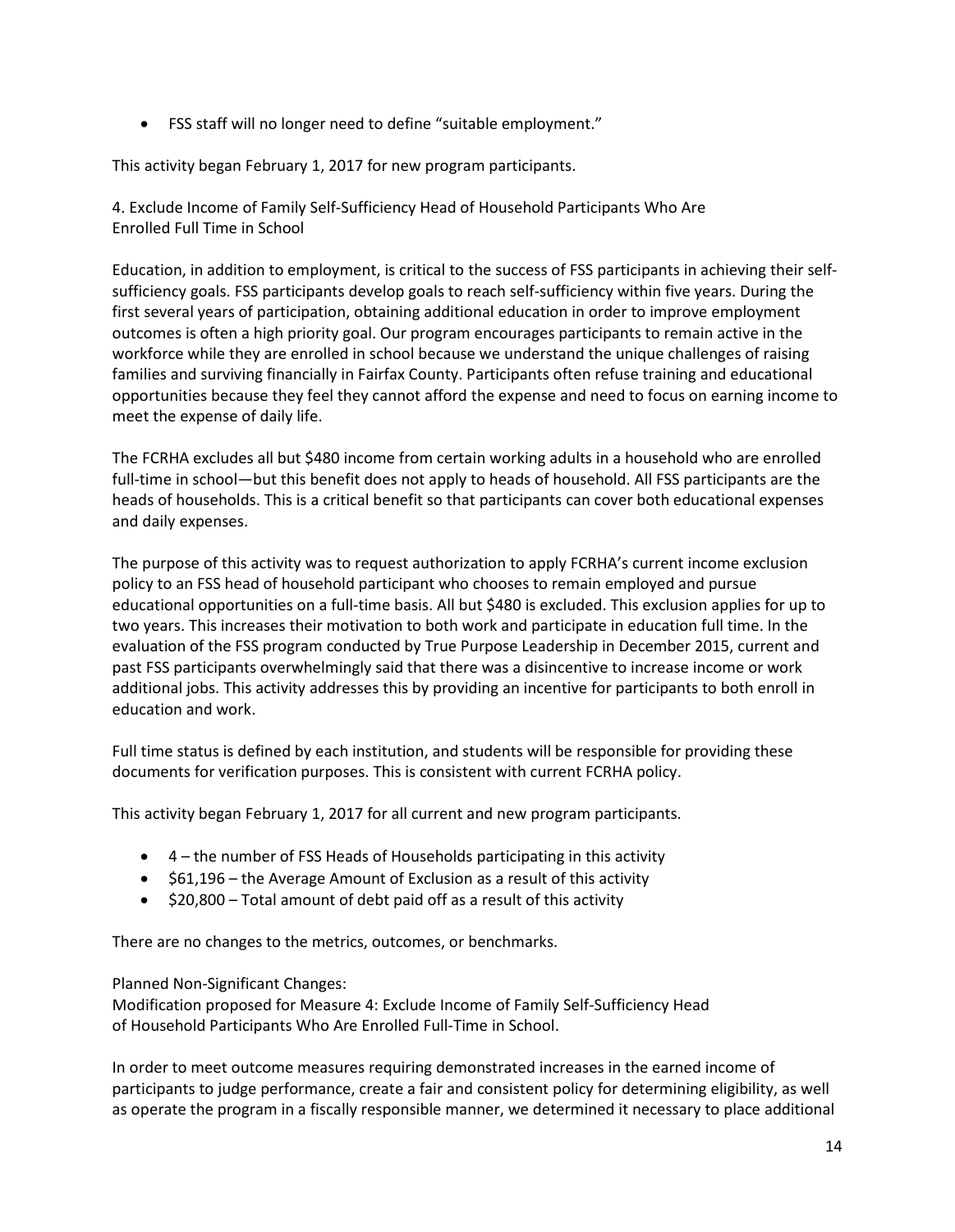restrictions on the amount of earned income excluded, beyond the initial \$480. This modification will add the following restrictions:

- Further define exclusion amounts to state "When the head of the FSS Household is enrolled fulltime in an accredited and approved education program, 100 percent of the individuals earned income will be excluded during months 1 through 12. During months 13 through 21, 50 percent of the individual's income will be excluded".
- Participation is limited to a first degree. For example, an individual with a bachelor's degree will not be approved for an income exclusion to enroll in a second bachelor's degree program, however the exclusion could apply if the individual enrolls in an advanced certification/graduate certificate or graduate degree program.

Source: [FCRHA FY2020 Annual MTW Plan](https://www.hud.gov/sites/dfiles/PIH/documents/FairfaxFY20Plan.pdf)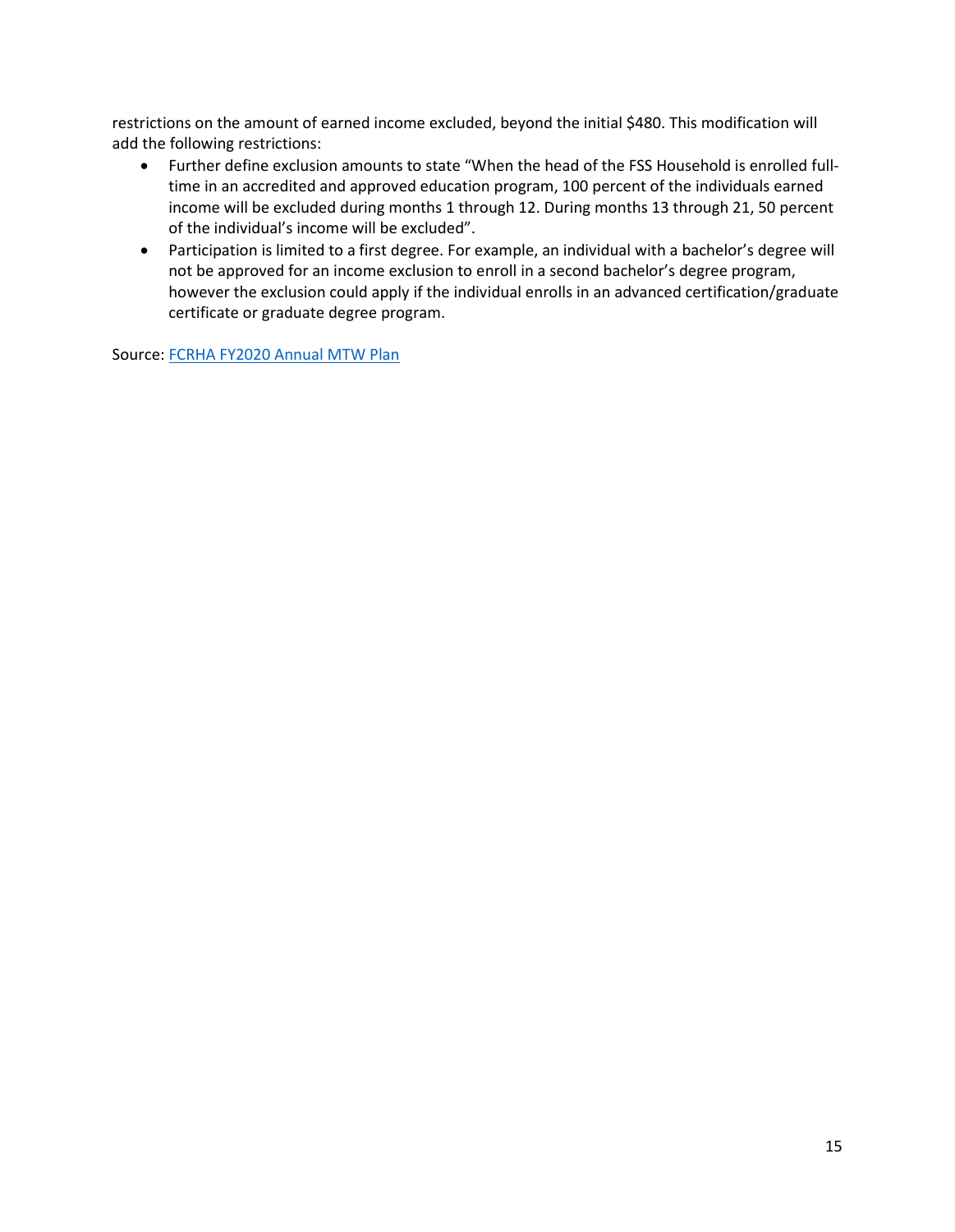# **Home Forward**

Activity 02: GOALS – Home Forward's Family Self Sufficiency Program

In our FY2014 Plan, Home Forward proposed an activity to align existing self-sufficiency programs into one consolidated program, which we refer to as the GOALS (Greater Opportunities to Advance, Learn and Succeed) program. This program is tailored to meet the needs of our community and be efficient for staff to administer. GOALS program requirements are the same regardless of funding source, program or property, with a few minor exceptions for site-based programs.

The key elements of the GOALS program are as follows:

- The rent reform calculation (Activity 01) is used for all GOALS participants.
- Participants who are engaged in a designated program intended to increase the family's economic independence (such as an employment or training program) will receive a preference on the GOALS waiting list. 100% of the GOALS slots may be filled with participants utilizing this preference.
- Home Forward will allow the GOALS contract to be in the name of any adult member of the household.
- The traditional escrow account used in HUD Family Self-Sufficiency (FSS) programs has been replaced with a managed savings account. Any rent paid by a participant household above \$350 (known as the "strike point") will be placed into the managed savings account. The monthly amount placed into a family's managed savings account is limited to the difference between the strike point and the family's ceiling rent (for public housing families) or voucher payment standard (for Section 8 families).
- The length of time on the program will be five years, with the opportunity to extend for an additional two years. Eligibility for the two-year extension follows current policy and HUD guidelines.
- Participants graduate and have access to the funds in their managed savings account when they have completed their training plan and fulfilled the obligations identified in their contract.
- Families who leave the program prior to graduation will forfeit any money accrued in their managed savings account.
- Staff implementing the GOALS program will be funded by a combination of HUD-funded FSS Coordinator money, grant funding and agency budgeting.
- FSS Coordinator funds will be used only for FSS Coordinator salaries, as directed by the respective NOFAs.
- At properties where participation in GOALS was mandatory, the property will continue to utilize a site-based preference on the GOALS waitlist to encourage participation in the family self-sufficiency program at these sites.
- When a public housing resident reaches ceiling rent, or a housing assistance payment for a voucher participant drops to zero, deposits into the family's managed savings account will cease. Families can continue to participate in the program for an additional six months, but no savings will accrue during this time. If the family is still at ceiling rent or zero assistance after six months, they will graduate from the program. If the family's income decreases to a level that housing assistance is reinstated during that six-month period, they may begin to earn escrow again, and continue participation in the program as long as the contract determines they are still eligible.
- GOALS participants who enroll in the Individual Development Account (IDA) program will be able to withdraw from their managed savings account up to \$700 per year, for a maximum of 3 consecutive years or \$2,100. In order to utilize managed savings account for IDA deposits, participants will need to be co-enrolled in GOALS and IDA programs. If a participant withdraws from the IDA program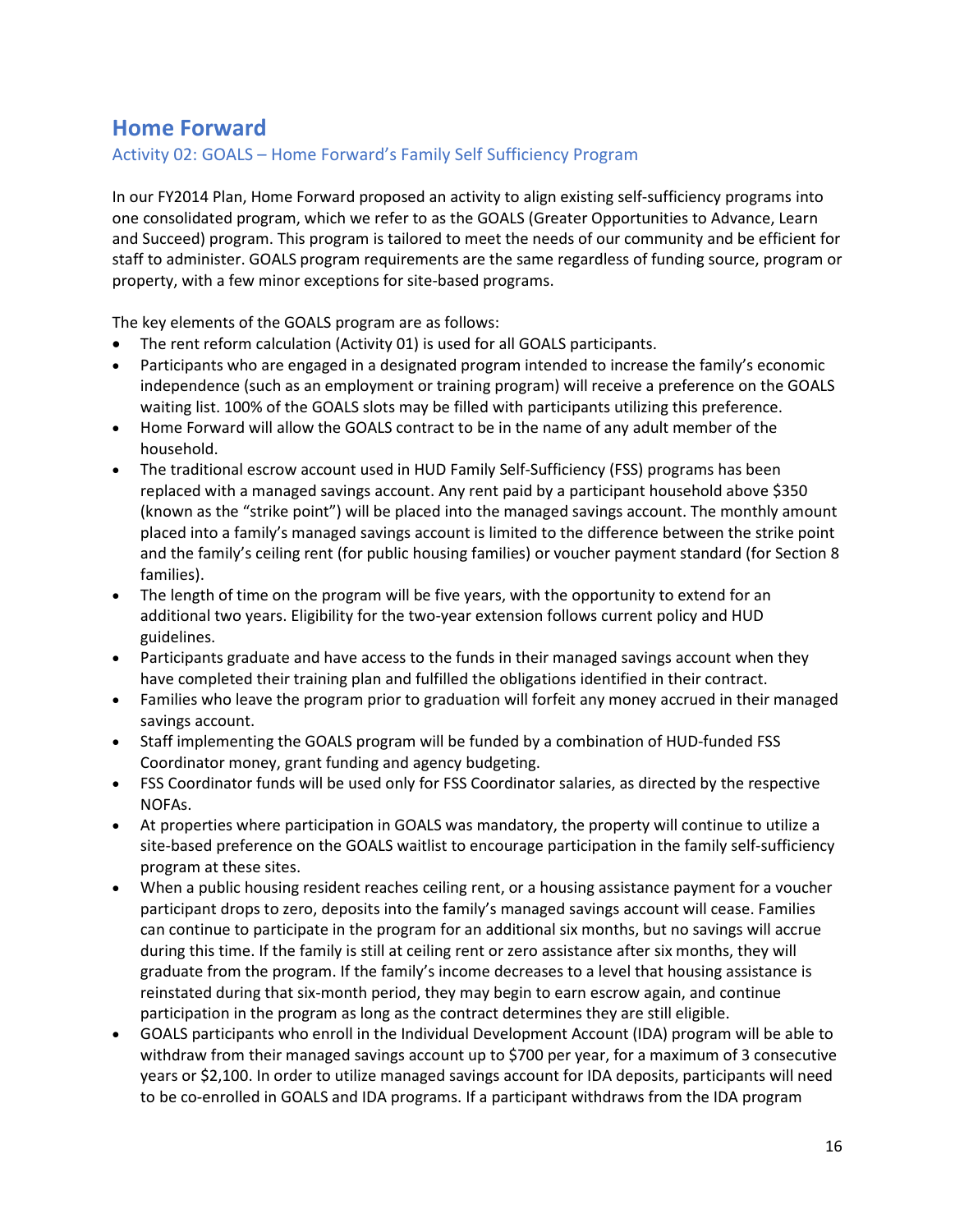before successfully completing the IDA program, the IDA provider will refund the full managed savings account to Home Forward. By allowing participants the option to apply more restricted funds towards their IDA, the intent is to allow households to use their more readily accessible, or unrestricted, funds such as earned income tax credit (EITC) returns, to meet more immediate financial needs. This would permit financially vulnerable households to continue working towards long term financial investment while maximizing choice in how to best apply unrestricted funds towards any current financial obligations.

Source: [HF FY2019 Annual MTW Plan](https://www.hud.gov/sites/dfiles/PIH/documents/PortlandFY19Plan.pdf)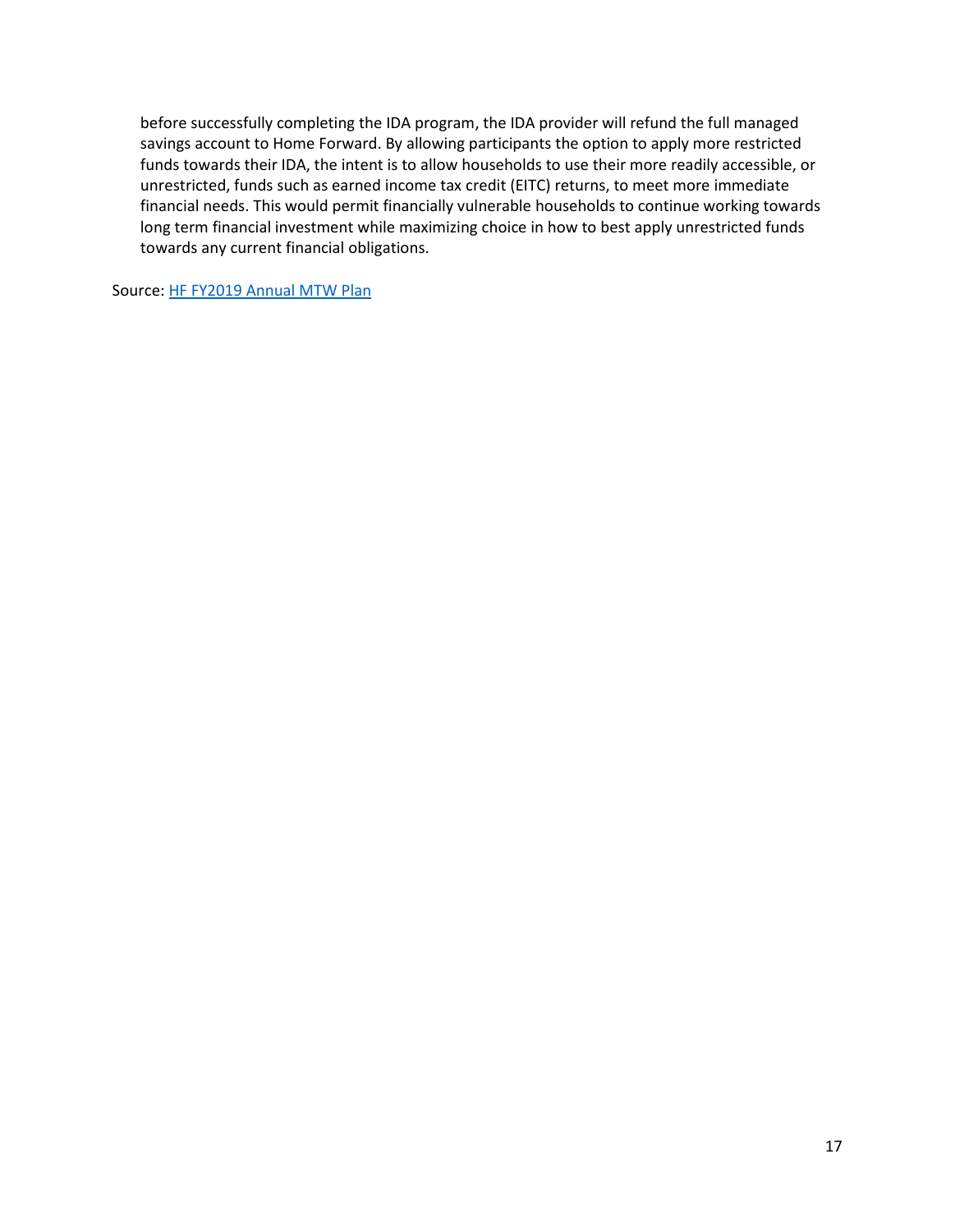## **Keene Housing**

Activity 1999.05.SS: Resident Self-Reliance Program

#### DESCRIPTION

Participants in the Stepped Subsidy Program are required to participate in KH's Resident Self-Reliance (RSR) program. RSR's central premise is that to become financially stable and self-sufficient, households must achieve the following five Foundational Proficiencies: Household Stability, Wellness and Healthy Relationships, Education and Training, Financial Management, and Employment and Household Management.

Each household is assigned a Resident Service Coordinator (RSC) who provides service coordination and case management to help participants understand and remove the obstacles keeping them from building wealth and achieving self-sufficiency. The RSCs are funded through HUD's Housing Choice Voucher (HCV) Family Self – Sufficiency (FSS) Grant Program.

#### Individualized Goal Setting

New participants meet with their RSC to complete an initial Proficiencies Assessment. The assessment helps the household and RSC develop an individualized 3-year Goal Action Plan. The plan includes actionable goals and milestones tailored to the assessment findings, with concrete dates for completion. Participants are encouraged to anticipate scheduled increases in rent, as described in the Stepped Subsidy activity (page 16), or other potential financial changes, such as changes in benefits due to increases in earnings, when developing their Goal Action Plan. By anticipating and planning for these changes, participants avoid the so-called "cliff effects" that can often derail self-sufficiency progress as a household's personal income increases and public assistance declines. Upon completion of a 3-year Goal Action Plan, the participant and RSC establish a new 3-year plan. This process continues until the household leaves the MTW program.

#### Development Grants and Rent Credits

KH created the Development Grants and Rent Credit (DGRC) fund in 2014 to help offset the costs associated with attaining household goals and to provide RSR participants financial rewards for attaining them. The amount of DGRC funds available to each household is determined annually, based upon MTW funding availability. RSR participants can receive DGRC funds both as Development Grants and Rent Credits.

Development Grants help households pay the costs associated with achieving goals in their 3-year Goal Action Plan.

Examples of Development Grants include help with tuition, textbooks, exams, childcare, and even car repairs.

Rent Credits are designed to provide a financial reward to households that meet an established milestone or goal from their 3-Year Goal Action Plan. Upon completing a goal, the household receives a credit towards the following month's rent. Rent credit amounts are agreed upon by RSC based upon the difficulty of the goal and the amount of funding available. Households may receive a Rent Credit for meeting any goal, even if they utilized a Development Grant to achieve it.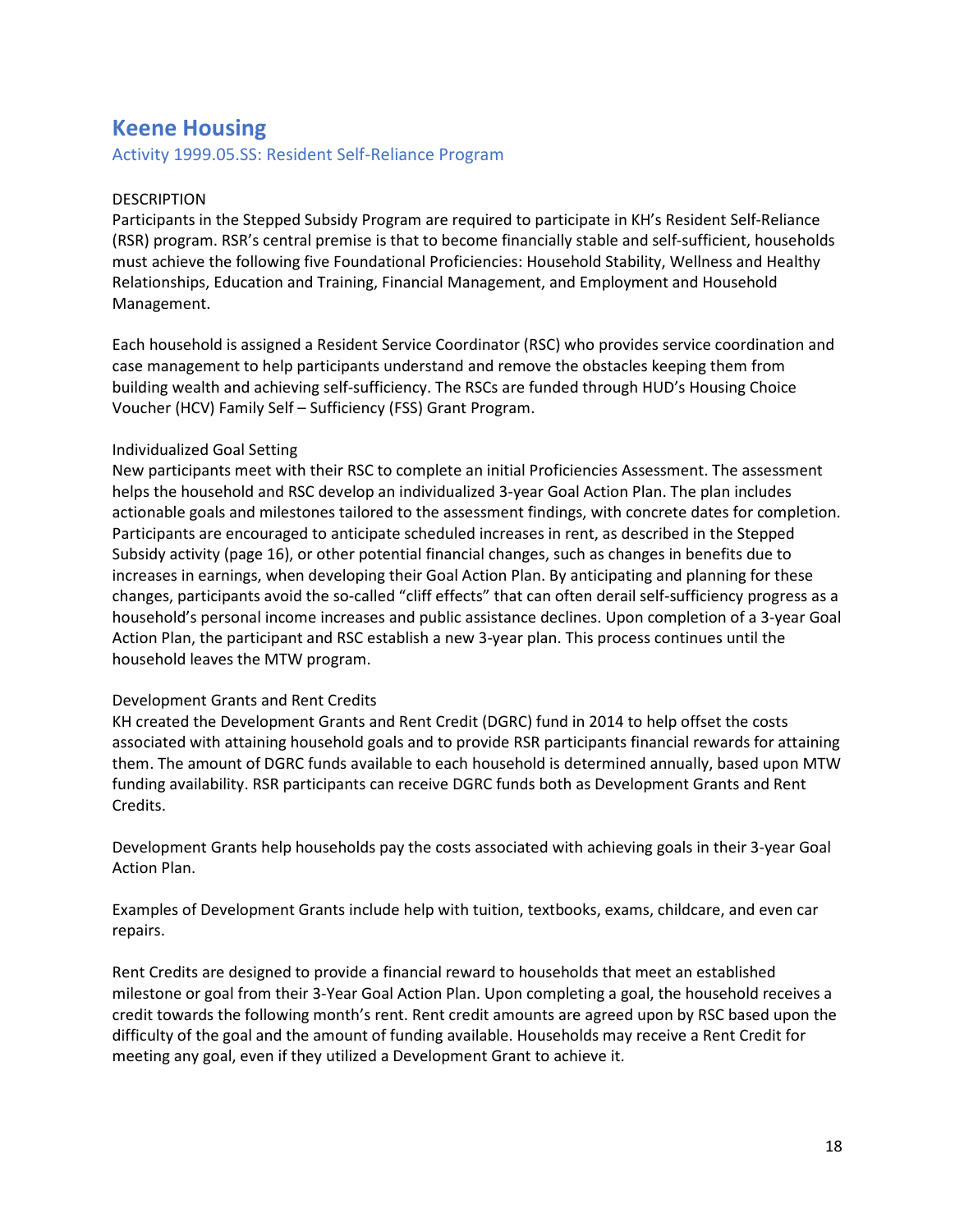Development Grants and Rent Credits are available to all RSR participants who are in compliance with the RSR program and the Obligations of the Family agreement, which outlines all the responsibilities a voucher household is required to fulfill, as well as all prohibited actions.

#### Participant Compliance

Once a household establishes a 3-Year Goal Action Plan, the household and RSC meet quarterly to discuss the household's progress and any barriers that have arisen since the last meeting. Attending these meetings is mandatory. Participants who miss three (3) quarterly meetings are terminated from the RSR, Stepped Subsidy, and MTW HCV programs.

Source: [KH FY2019 Annual MTW Plan](https://www.hud.gov/sites/dfiles/PIH/documents/KeeneFY19Plan.pdf)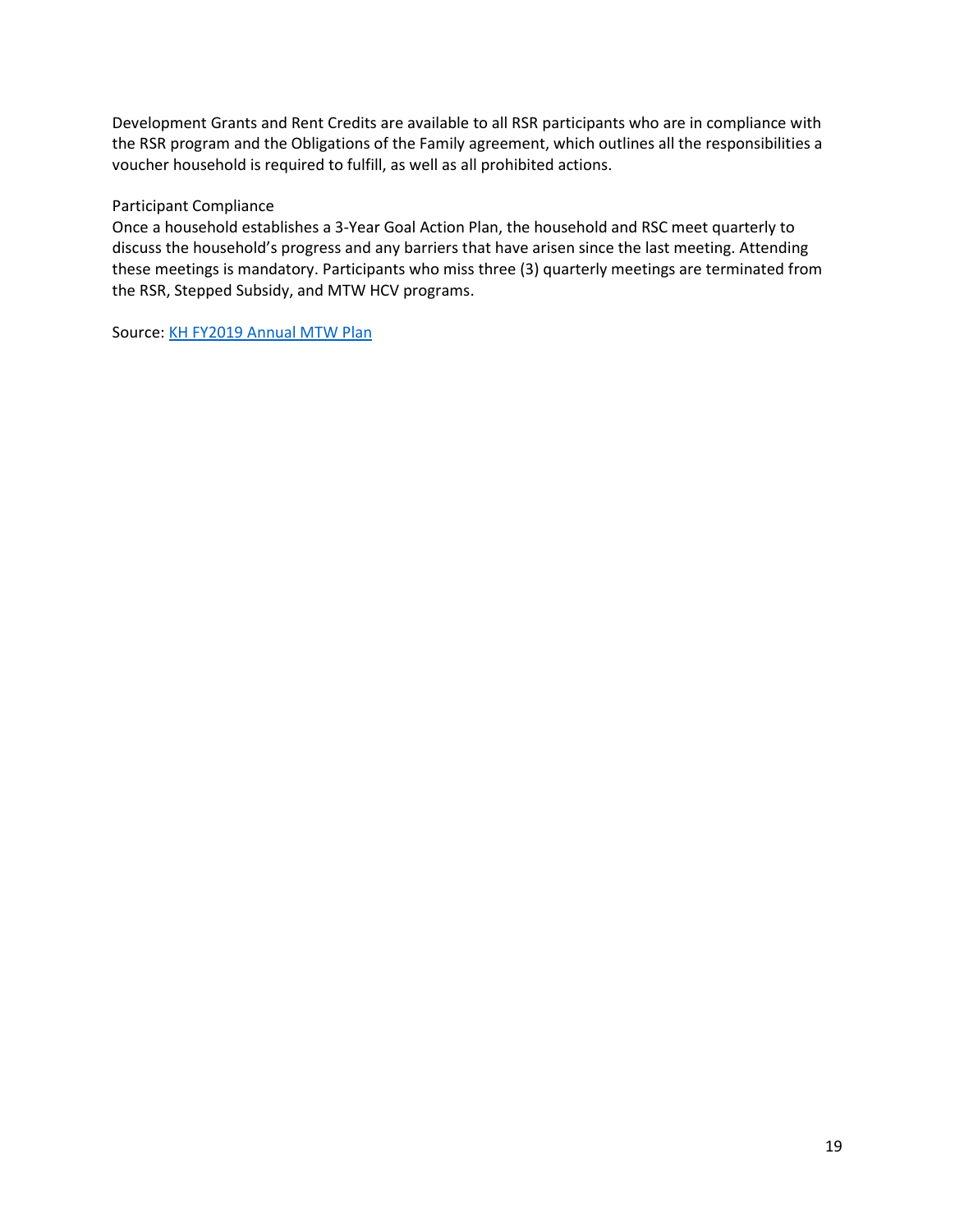# **King County Housing Authority**

Activity 2008-3: FSS Program Modifications

## DESCRIPTION

CHALLENGE: Only 25 percent of low-income households that qualify for housing assistance receive it.12 To serve more households with limited resources, subsidized households need to be supported in their efforts to achieve economic independence and cycle out of the program. HUD's standard Family Self-Sufficiency (FSS) program may not provide the full range of services and incentives needed to support greater self-sufficiency among participants.

SOLUTION: KCHA is exploring possible modifications to the FSS program that could increase incentives for resident participation, education and training outcomes, and income growth. These outcomes could pave the way for residents to realize a higher degree of economic independence. To further the program's reach, in 2018, KCHA extended the program to other adult household members by allowing them to enter into an FSS contract without the participation of the head of household. We continue to explore the manner and rate at which participants accumulate and access escrow funds as part of a broader workforce development strategic planning process.

Source: [KCHA FY2019 Annual MTW Plan](https://www.hud.gov/sites/dfiles/PIH/documents/KCHAFY2019Plan.pdf)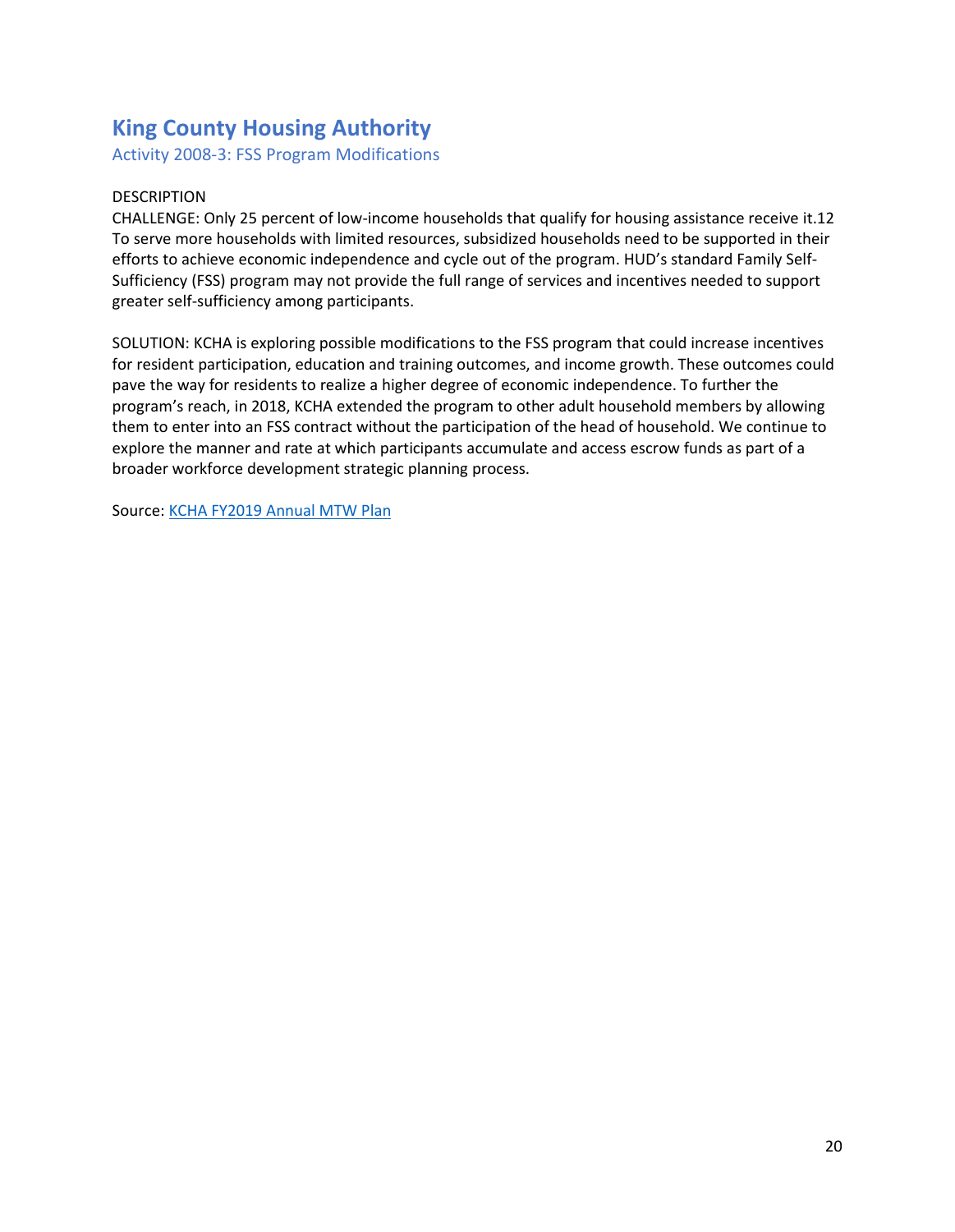# **Louisville Metropolitan Housing Authority**

Activity #2020-4: FSS Program Enhancements

## DESCRIPTION

This activity applies to Housing Choice Voucher (HCV) and Public Housing (PH) FSS program participants. LMHA proposes using MTW flexibility to enhance the existing Family Self-Sufficiency (FSS) Program. LMHA anticipates these program enhancements will strengthen the FSS program by improving the retention rate and by increasing participants' long-term economic capacity by providing incentives to encourage participants to complete education and training programs before entering the workforce. LMHA will also use MTW funds to provide support services aimed at empowering families to build savings and financial capabilities as a pathway out of poverty. Enhancements to LMHA's FSS program include:

- Modification of the requirement that an FSS applicant must have an interim or annual recertification within 120 days prior to FSS enrollment. LMHA will use the last completed certification prior to the effective date of the Contract of Participation (COP).
- Opportunity to obtain escrow funds for clients who would otherwise be ineligible for the escrow component of the FSS due to their level of income. LMHA will modify the escrow calculation methodology by calculating FSS credits using the same method for all participants regardless of income level. The method used for very low-income households will apply to all participants.
- Placement of an absolute cap on the amount of escrow regardless of prior FSS participation. The cap, which may be periodically reviewed and updated at LMHA's discretion, will initially be set at \$16,000 per household. Generally, incentive payments count toward the \$16,000 escrow cap.
- Establishment of goal-specific incentive payments when a family attains an established goal. LMHA reserves the right to disburse incentive payments upon final escrow disbursement or at the time of goal completion. Incentives may include, but are not limited to:
	- o \$50 for attendance at three FSS meetings within the first four months of enrollment in FSS;
	- o \$100 for attending 12 consecutive months of case management meetings;
	- o \$150 for completion of a GED or receipt of a high school diploma;
	- o \$250 for an Associates Degrees (one-time limit per person); and,
	- o \$500 for completion of a bachelor's or master's degree (one-time limit per person).
- Establishment of an incentive payment for FSS graduates who purchase a home within 2 years of completion of the FSS program. The incentive payment amount, which may be periodically reviewed and updated at LMHA's discretion, will be set at \$2,000 per household. To qualify for the homebuyer purchase bonus, the FSS homebuyer must complete an approved Homebuyer Education course. The \$2,000 bonus may be used for a down payment or for post-purchase expenses. LMHA may allow this bonus to be in addition to the \$16K escrow cap.
- Allow existing FSS participants, at the time of implementation of the local MTW FSS program, the right to opt-in to the local MTW FSS program. Existing participants would sign a new FSS COP, which reflects the original enrollment and completion dates, income and earned income, but which includes the MTW FSS program features and requirements. MTW escrow calculations and incentives would apply as of the effective date of the new COP.

LMHA will also develop local versions of the FSS Contract of Participation and Individual Training and Service Plan to reflect the features of its local FSS Program. LMHA anticipates that approximately 115 new participants will join the FSS program in FY 2020.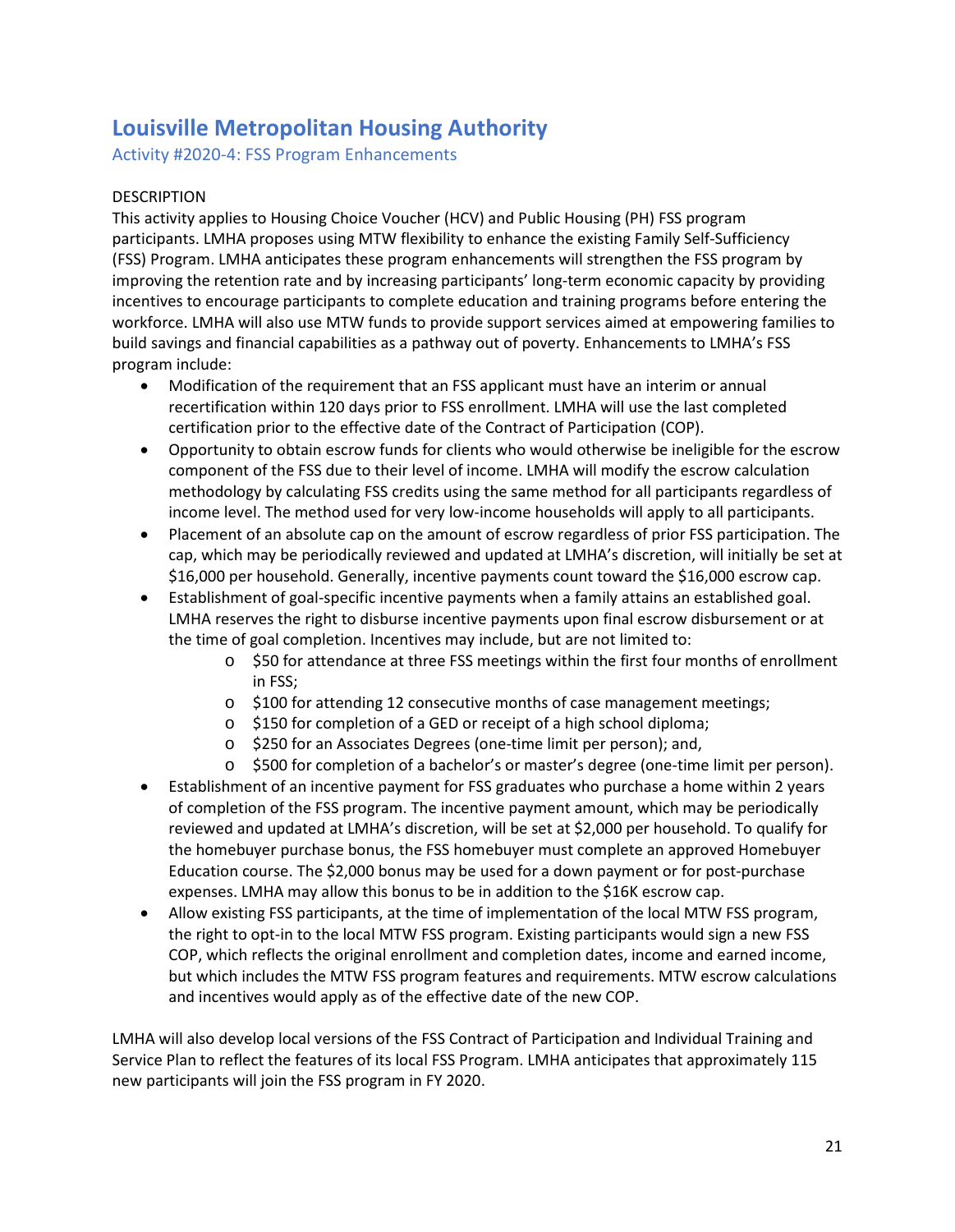Source: [LMHA FY2020 Annual MTW Plan](https://www.hud.gov/sites/dfiles/PIH/documents/LouisvilleFY20Plan.pdf)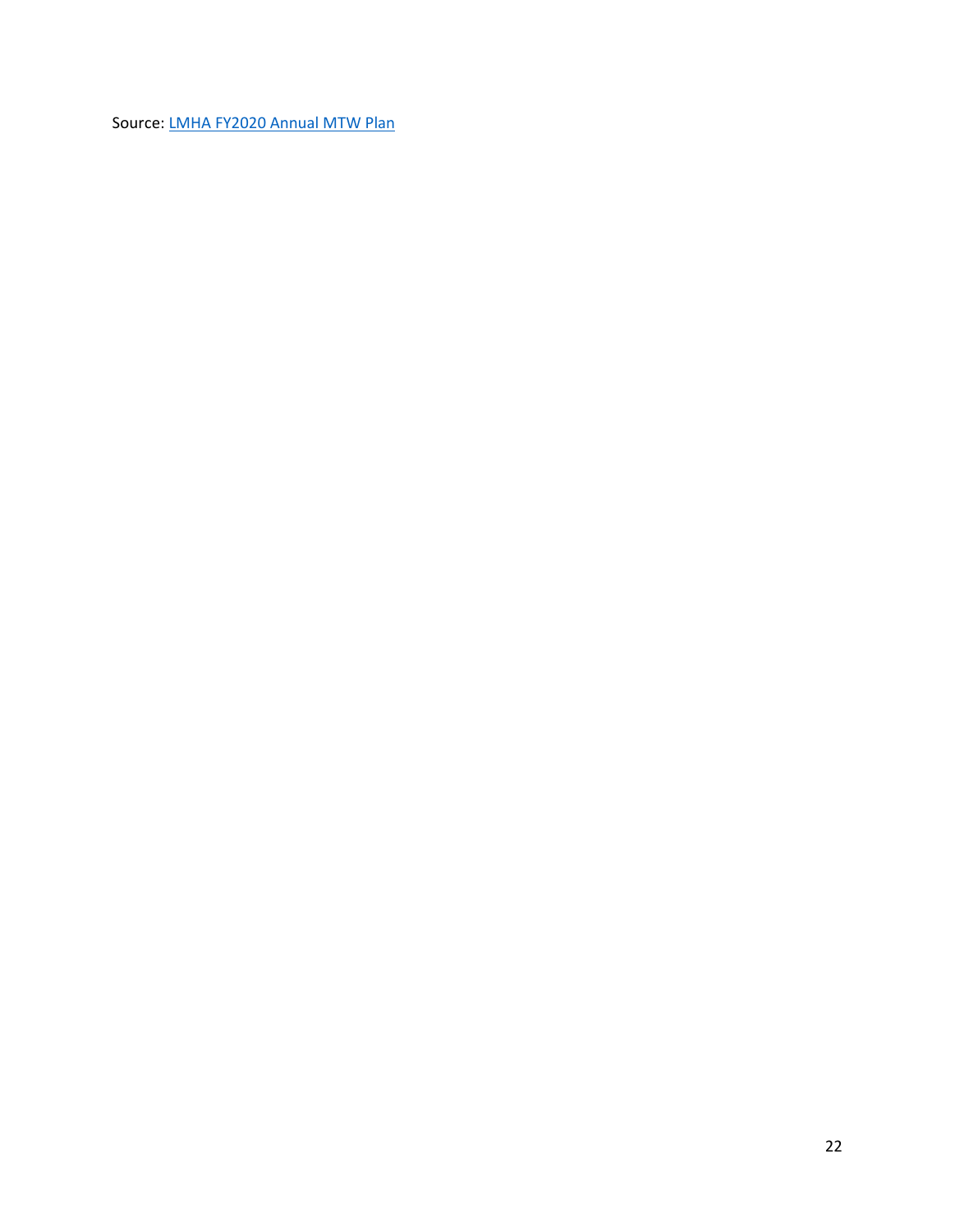# **Massachusetts Department of Housing and Community Development**

Activity 2012-5: FSS Program Enhancements

### DESCRIPTION

DHCD uses MTW funds to enhance the existing Family Self-Sufficiency (FSS) Program. These features will encourage participation and successful completion of the program. Features include, but are not limited to:

- Providing escrow funds for clients who would otherwise be ineligible for the escrow component of the FSS due to their level of earned income at the time they join the program;
- Establishing goal-specific incentive payments to be awarded when a family attains an established goal (i.e., completion of a GED, successful completion of a semester of college courses, etc.); and,
- Establishing a \$5,000 incentive payment for FSS graduates that choose to withdraw from the HCV program within 2 years of completion of the FSS program and who apply and are approved for homeownership.

In November of 2013, DHCD also began providing "gap" funding to address financial barriers to employment, and increase long-term economic capacity by providing participants with incentives to complete education and training programs before entering the workforce.

In January 2014, DHCD implemented the revisions to the enhanced FSS program including:

- Placement of an absolute cap on the amount of escrow regardless of prior FSS participation at any of DHCD's RAAs statewide. The cap, which may be periodically reviewed and updated at DHCD's discretion, will be set at \$25,000 per household; and,
- Modification to the requirement that an FSS applicant must have an interim or annual recertification within 120 days prior to FSS enrollment.

To encourage the goal of homeownership for applicable households in the FSS program, DHCD obtained approval to modify its current FSS program to allow certain households to define a path to homeownership by utilizing individualized homeownership education, financial coaching and a modified savings/escrow component. DHCD has not yet implemented this enhancement; however, plans are underway for implementation in FY 2020.

DHCD implemented local versions of the FSS Contract of Participation (COP) and Individual Training and Services Plan (ITSP). The local versions of the COP and ITSP allow DHCD to more accurately reflect program requirements and incentives for FSS participants. In 2020, DHCD will continue to implement the previously approved goal-specific incentive payments as well as implement the matched savings homeownership incentive. DHCD anticipates that approximately 100 new participants will join the FSS Program in FY 2020.

Source: [DHCD FY2020 Annual MTW Plan](https://www.hud.gov/sites/dfiles/PIH/documents/MassFY20Plan.pdf)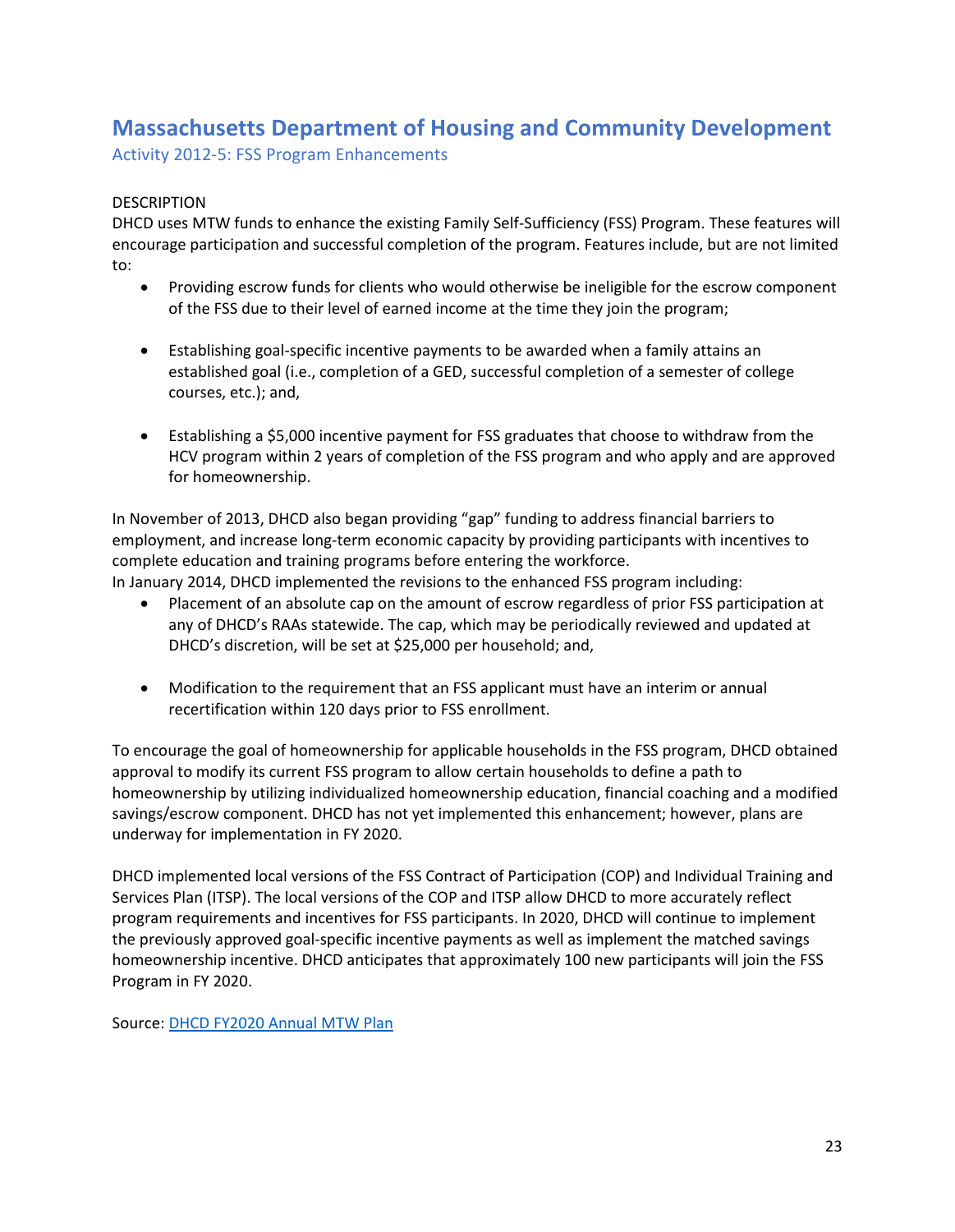## **Housing Authority of the City of New Haven**

Initiative 2.1 – FSS Program

#### DESCRIPTION

This initiative was approved and implemented in FY2007. ECC/HANH's FSS program provides intensive counseling and case management services to help participant families achieve their self-sufficiency goals, according to each family's needs. Redefining the program model developing identified paths to success for work-able families, youth and our elderly/disabled families, such as motivational programming, financial literacy, including creating opportunities to assist residents in opening checking accounts, when previously not able, and increasing specialized training options has allowed ECC/HANH to provide much needed support to a larger number of LIPH and Section 8 residents. The FSS Programs is designed upon best practice that includes assessment, consistent, one-on-one follow up with all program participants which includes multiple forms of outreach with an overall goal of increasing the FSS graduation rate. New participants will be seen more often by the assigned case workers. Caseloads can average anywhere between 100, more stable group of participants and FSS Coordinators will have a manageable caseload averaging 200 residents per caseworker based on capacity and needs of the population.

In effort to increase the percentage of participants who gain new employment or go from part time to full time, FSS Coordinators will meet with each participant at least once per quarter at either their office, participants home, community room or participants work/training setting to make the personal contact convenient for the participants. ECC/HANH has taken a holistic approach that allows the FSS Coordinator to support the whole family where necessary as it impacts the participants ability to be successful in the program. This approach includes Community providers in the Program Coordinating Committee (PCC) who offer necessary services for our families. Our approach recognizes the personal responsibilities, and family commitments of the participant.

Service referrals focus on remedial education, literacy classes, GED preparation, vocational and financial management, job skills/ employability, etc. Further ECC/HANH has invested in Computer/Learning Labs which offer services that assist families in their move toward self-sufficiency.

ECC/HANH also created a "Specialized Training" program which offers training in fields where there are employment opportunities (e.g., healthcare, auto repair). This training should provide the skills necessary for residents to obtain employment or increase their earnings.

ECC/HANH will continue to partner with a wide variety of community agencies to offer a multitude of supportive programming at the multiple Computer/Learning Labs to support participants. Programs will address employment, training and financial empowerment, and services will be offered in both a small group and one-on-one approach. The financial empowerment programs offered include financial education, budgeting, financial coaching for the participants geared towards a one-on-one approach. It is expected that participants meet with a financial coach four times within the first year and twice annually thereafter to help set financial goals, build savings, reduce debt and improve credit. Additionally, ECC/HANH will introduce a self-esteem and visioning component into the Individual Training and Services Plan towards building long lasting gains and successes for participants in the program. FSS Coordinators will work with participants to establish challenging goals that ensure supports through the process and also focus on soft skills such as dressing for a job interview, handling difficult situations in the workplace, etc. Partner agencies will support this process of weekly training and one-on-one coaching in these skills.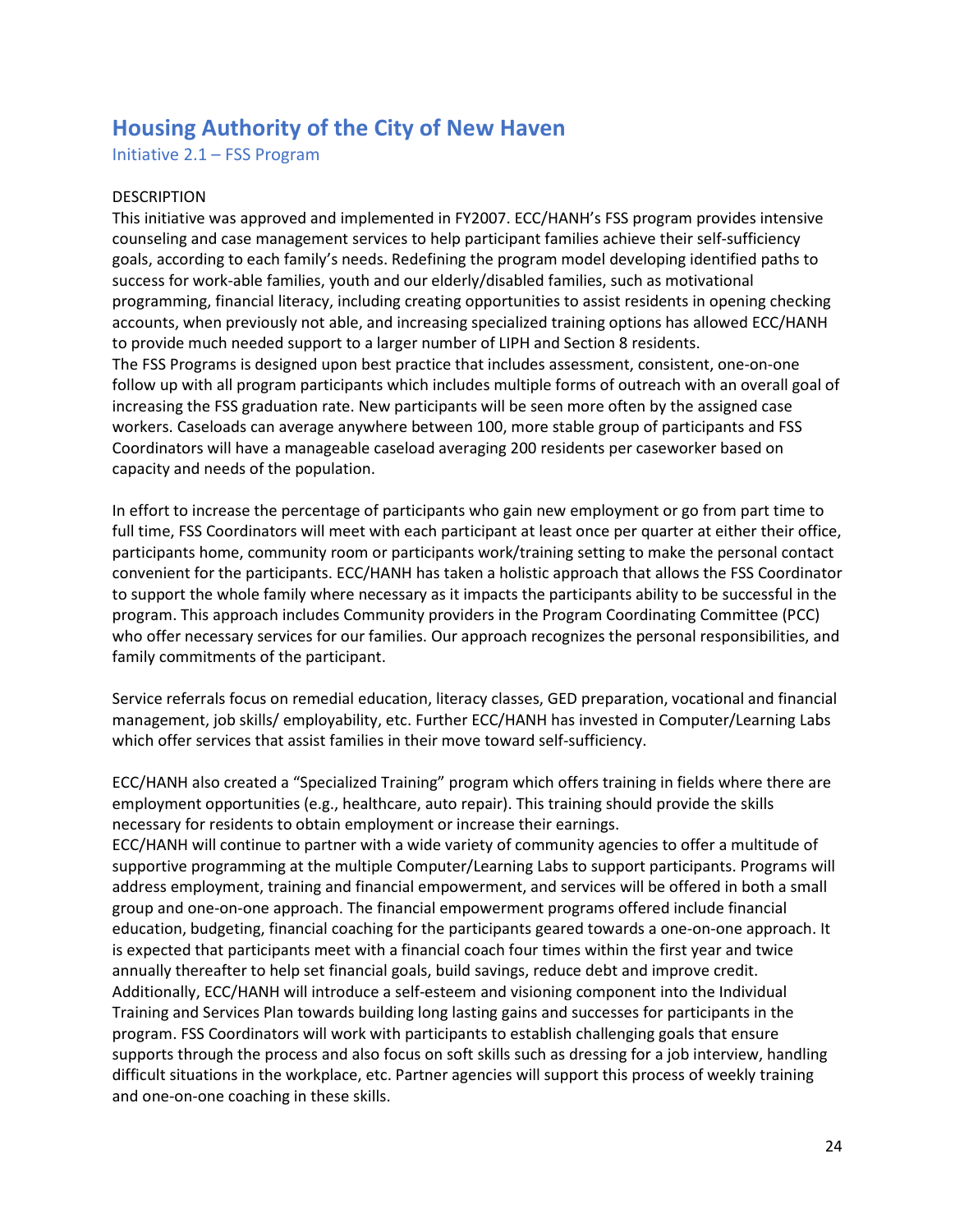The MTW FSS program serves over 1150 families. This includes 150 families enrolled in the HUD FSS grant funded slots; up to 177 families enrolled in the CARES Program; 570 Elderly/Disabled individuals; and 260 identified work-able families enrolled in MTW funded slots.

Source: [HANH FY2019 Annual MTW Plan](https://www.hud.gov/sites/dfiles/PIH/documents/NewHavenFY19Plan.pdf)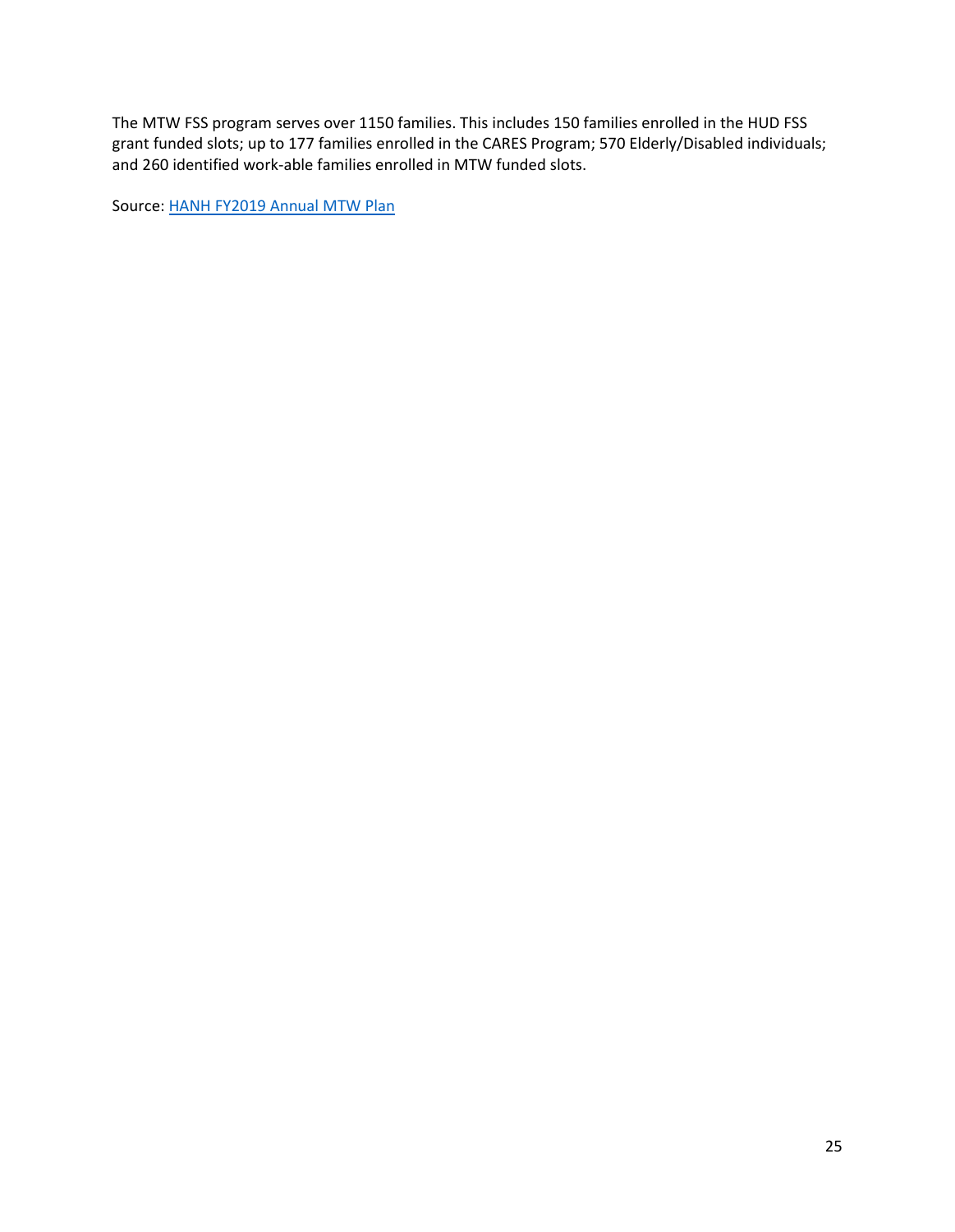# **Oakland Housing Authority**

Activity #10-08: Redesign FSS Program

## DESCRIPTION

Redesign the Family Self Sufficiency (FSS) program building on best practices in the industry and, where applicable, working in tandem with other community- based programs and initiatives.

Anticipated Impacts: Increase participant enrollment in the program and improve outcomes by better matching program design with participant needs. Design targeted outreach and enrollment strategies to maximize enrollment of participants that will be successful in the program.

Update on Reactivation: OHA extensively reviewed program data and researched redesigned FSS programs implemented by other PHAs to determine what best practices would provide the most impact to OHA's FSS program. OHA plans to continue exploration of best practices for redesigning the FSS program and plans to update the FSS Action Plan as part of an ongoing and expanded economic development and self-sufficiency initiative in FY 2020. OHA will work to build on the strengths of the existing program to create a more structured and data-driven program by working to develop better baseline data and collecting data from FSS program graduates. Proposed changes to the FSS Action Plan will be submitted to HUD for approval and be implemented in FY 2020, pending approval. These changes include:

- Creating unique marketing materials that clearly explain the program and implementing additional baseline data collection methods for families entering the program
- Implement monetary incentives for tasks and milestones achieved related to employment, education, financial goals, transportation, health/wellness and family/childcare support services along with customized data dashboard information for program participants
- Develop detailed program follow up for FSS graduates to track whether graduates were able to meet the definition of self-sufficiency as defined by the OHA program as meeting their needs, achieving long-term goals, ability to deal with emergencies and empowered to access resources OHA will update the FSS Action Plan and submit to HUD for approval and implementation during FY 2020.

Source: [OHA FY2020 Annual MTW Plan](https://www.hud.gov/sites/dfiles/PIH/documents/OaklandFY20Plan.pdf)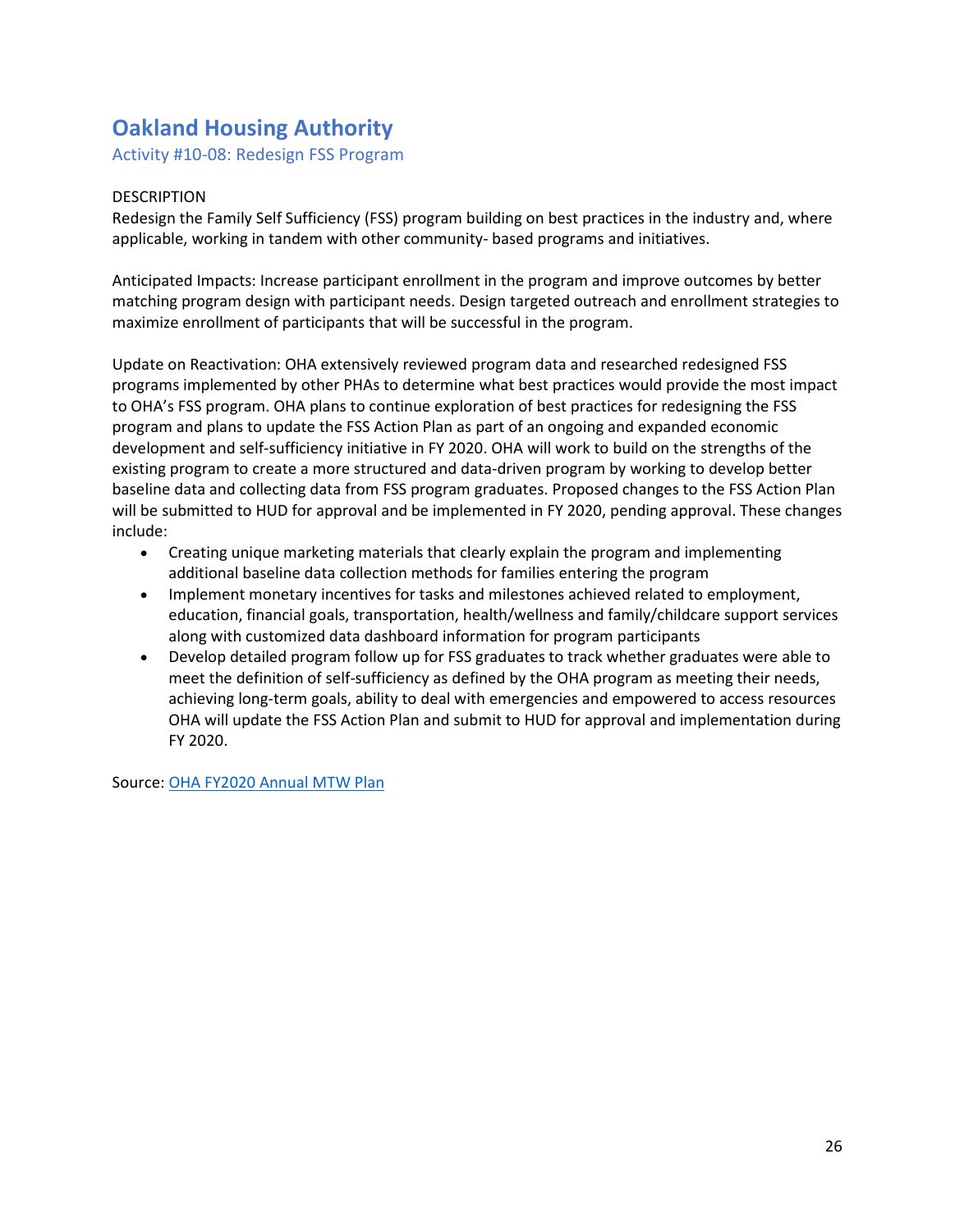# **Philadelphia Housing Authority**

Activity 2020-1: Local FSS Program Flexibility

## DESCRIPTION

PHA proposes to enhance its local Family Self-Sufficiency (FSS) program to encourage more residents to participate in the program. Under this MTW activity, PHA will eliminate the current regulatory requirement that FSS participants must have an interim or regular recertification within 120 days prior to enrollment in the FSS program. PHA will utilize the last interim or regular recertification prior to enrollment as the basis for FSS escrow calculations.

PHA plans to implement this activity beginning in the first quarter of FY 2020. It will apply to all new FSS participants that are enrolled in the program on an ongoing basis following HUD approval of the activity.

#### Need/Justification for MTW Flexibility

This activity requires waiver of 24 CFR 983, as allowed under the MTW Agreement, Attachment C, paragraph E. Current regulations require that FSS participants have an interim or regular recertification within 120 days prior to enrollment in the FSS program. Based on the experience of PHA and its FSS partner (Compass Working Capital), this requirement poses an obstacle to participation by some residents. Removing this requirement will have no negative impact on either PHA or residents and will support higher levels of participation by residents.

Source: [PHA FY2020 Annual MTW Plan](https://www.hud.gov/sites/dfiles/PIH/documents/PhiladelphiaFY20Plan.pdf)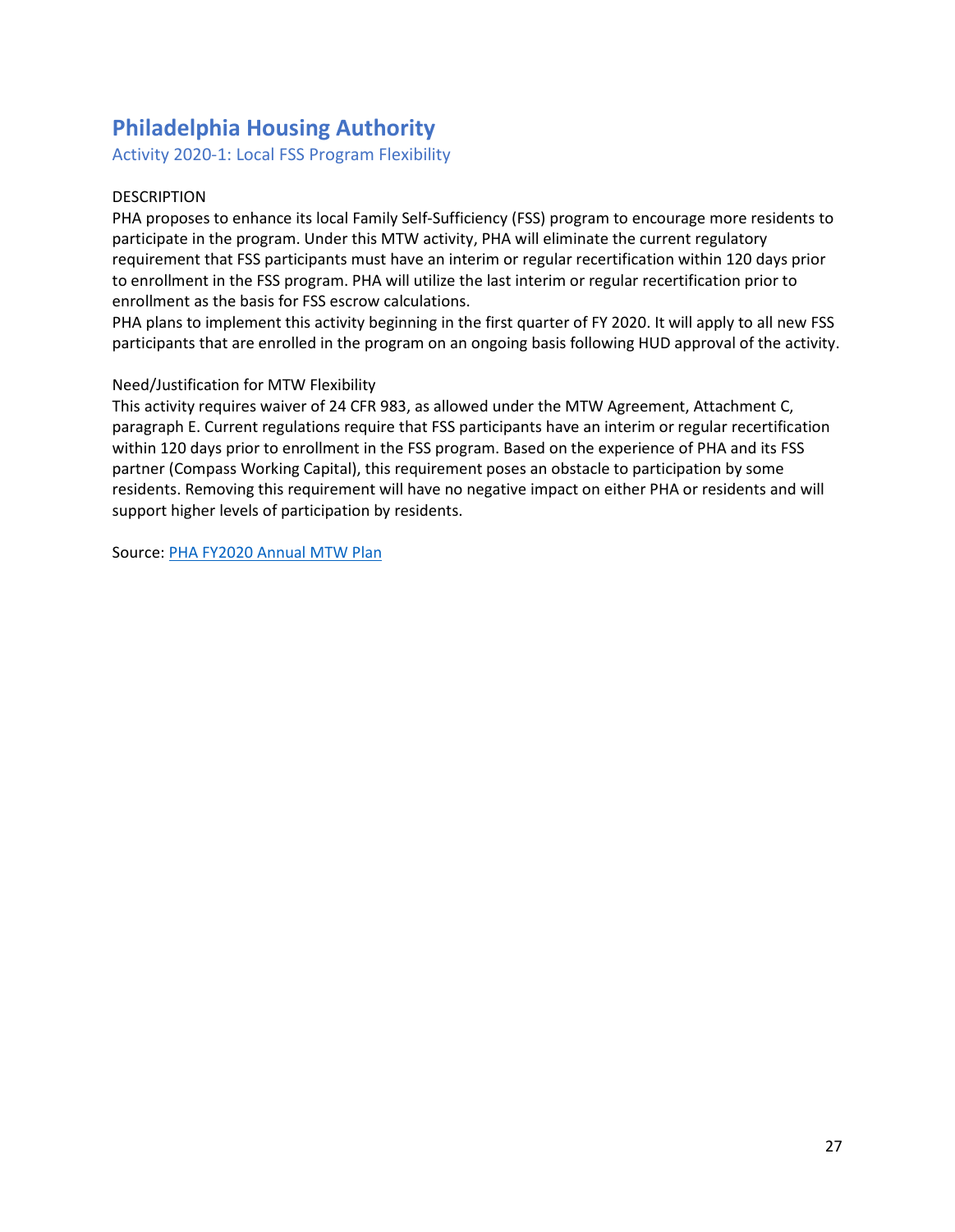# **Housing Authority of the County of San Bernardino**

Activity 19: Local FSS Program

## DESCRIPTION

HACSB has developed a pilot local FSS (Family Self-sufficiency) program to help families in their selfsufficiency efforts. Through our local FSS program, program participants are eligible to receive the balance of their escrow savings account at the end of their FSS contract if they voluntarily terminate their assistance from the Housing Choice Voucher or Public Housing program due to self- sufficiency efforts.

#### Activity Status

Since implementation, 147 families have enrolled in the local FSS program. Seven families have successfully completed the program and seventeen have voluntarily terminated from the program leaving a total of 123 families actively enrolled. 66 families are enrolled in the program under the guidelines of this activity and 57 are enrolled under the traditional FSS program guidelines as a control group to compare and contrast with our local program participants. We intend to follow both sets of families throughout their five-year term to identify which families have the greatest success in completing the FSS Contract of Participation. All of the families who successfully graduated from the program were enrolled in the program under the guidelines of this activity.

Source: [HACSB FY2019 Annual MTW Plan](https://www.hud.gov/sites/dfiles/PIH/documents/SanBernardinoFY19Plan.pdf)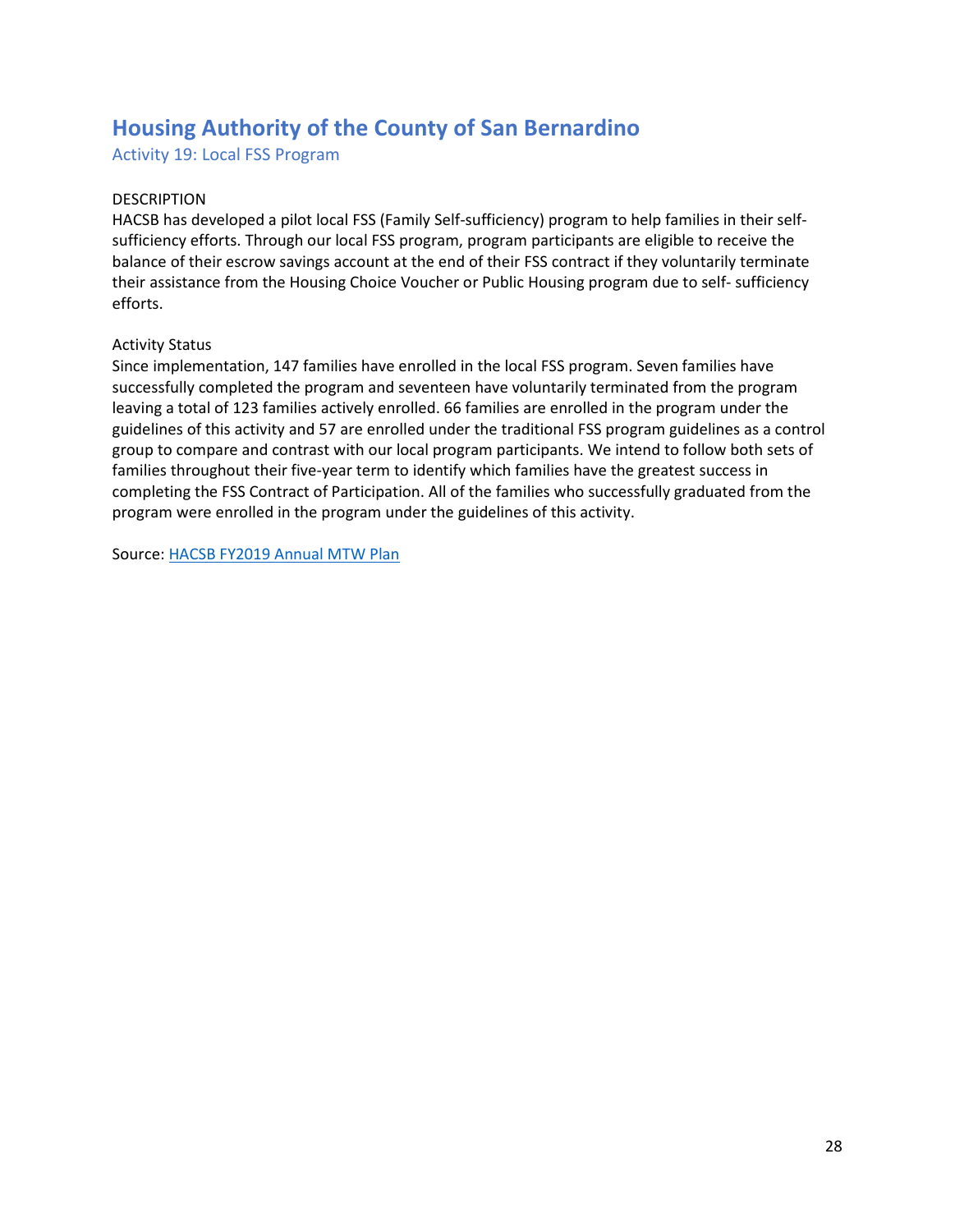# **San Diego Housing Commission**

Activity 2013-2: FSS Reinvention

### DESCRIPTION

SDHC seeks MTW flexibility to modify the current Family Self Sufficiency (FSS) Program by revising the contract term and the escrow calculation method to coincide with the Path to Success initiative. Changes to the program and contract will be made to increase program accessibility and participant engagement.

## Revise FSS Contract

SDHC will internally develop a revised Contract of Participation for program use to outline new requirements, including FSS contract term and participant roles and responsibilities. SDHC proposes to reduce the initial FSS contract term from five to two years to align with the biennial reexamination cycle. Participants may extend the contract term up to three years as stated in the FSS Program Contract of Participation. Reducing the contract term will encourage participants to complete self-sufficiency goals in a timely manner and increase the number of available slots for new participants to take advantage of the program.

#### Reinvented FSS Escrow Calculation

SDHC proposes to revise the FSS escrow calculation from escrow credits based solely on earned income increases to providing escrow credits for participants who demonstrate behaviors that maximize the likelihood of increasing financial stability and self-sufficiency. The revised calculation will provide escrow credits based on completed outcomes, including income increases, initial activities completed, annual engagement, establishing savings, and voluntarily surrendering rental assistance due to becoming selfsufficient. Revising the escrow calculation will reduce the amount of staff time required to maintain escrow account balances. Participants may apply for qualified interim withdrawals as stated in the FSS Program Contract of Participation.

The means by which a participant will be able to add escrow credits to his or her account are as follows:

- When Path to Success begins, Work-Able families will be placed on a Tiered Rent Table, with rent portions calculated according to the lower edge of each tier's income band. As participants increase earned income and move into higher income bands, deposits will be placed into the family's FSS escrow account.
- To build a strong foundation and maximize the contract term, an escrow account will be established, and an initial escrow deposit will be posted if program participant successfully achieves outcomes outlined in the Individual Training and Service Plan (ITSP).
- Participants who establish a personal savings account and save a designated amount by the end of the FSS contract term will receive an additional escrow credit once verification is provided at the end of the contract term. The verification must also demonstrate the family established regular savings patterns over the course of FSS participation to be eligible for the escrow credit. Semi-annually, participants will be required to complete mandatory follow-up consultations with Program Coordinators to report on outcomes to be eligible to continued FSS program participation.

Outcomes triggering escrow deposits will be reviewed and verified at semi-annual consultations with Program Coordinators. The maximum escrow balance participants may receive upon program graduation is \$10,000.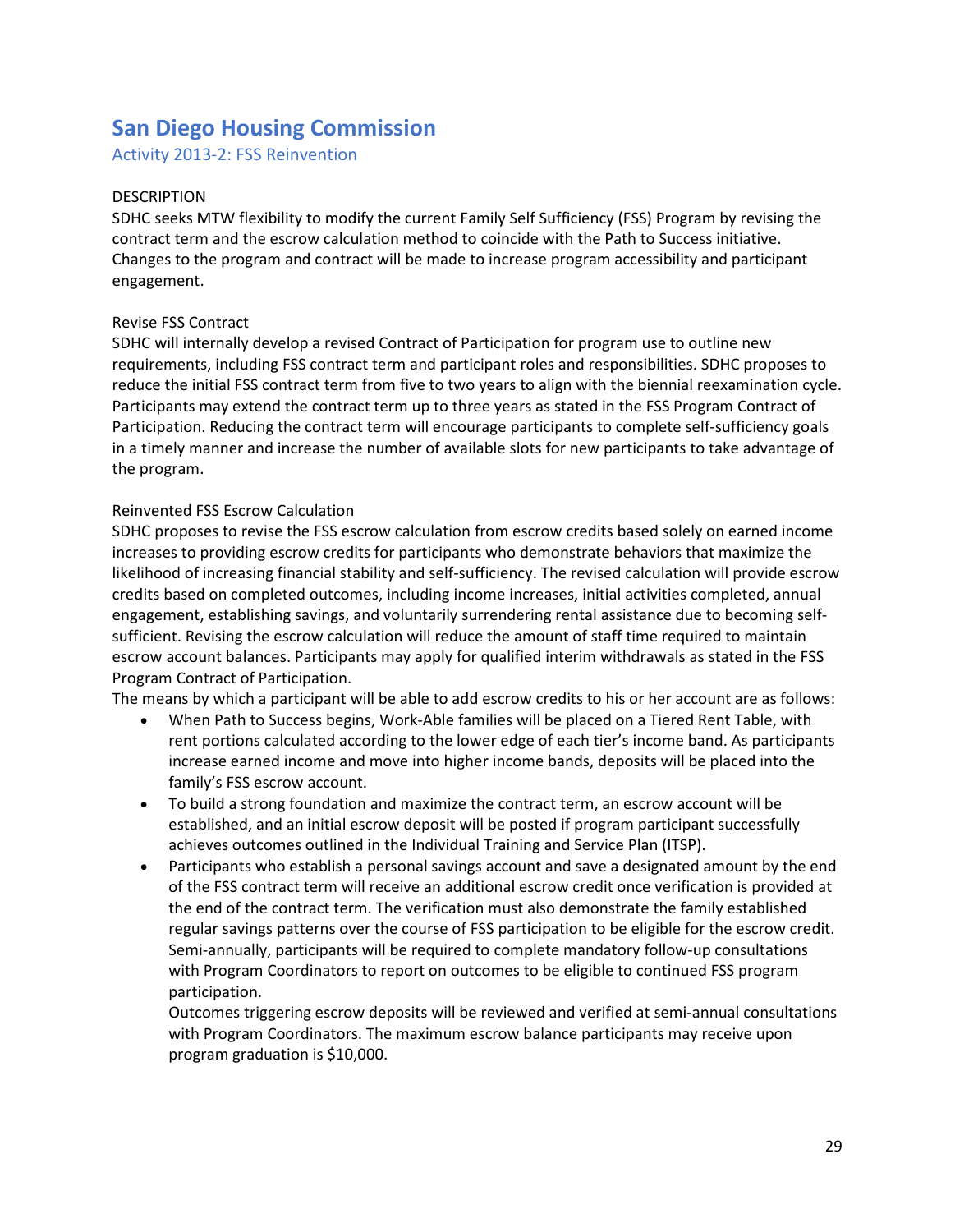Anticipated Impact: Reducing the contract term and revising the escrow calculation will allow more participants to take advantage of the FSS Program. As the SDHC Achievement Academy is currently heavily relied upon to assist the Work-Able population with increasing earned income, new rental assistance participants will begin to seek assistance in their self-sufficiency path. Supporting the new clientele with incentives to keep them engaged provides assistance towards career advancement, increased savings, and ultimately becoming self-sufficient. A transition plan for current FSS families will be established.

This initiative also allows SDHC to maximize and further align current efficiencies and streamlining measures outlined in the Path to Success rent reform initiative. The amount of staff time spent on escrow calculations will decrease due to the new system of providing escrow credits based on outcomes rather than tied only to incremental increases in income.

SDHC expects the FSS Escrow Calculation revision will save approximately 0.5 FTEs, therefore achieving greater cost effectiveness in Federal expenditures. The saved FTEs may be reallocated within SDHC to various capacities.

Source: [SDHC FY2013 Annual MTW Plan](https://www.hud.gov/sites/documents/SDHC-FY13PLAN.PDF)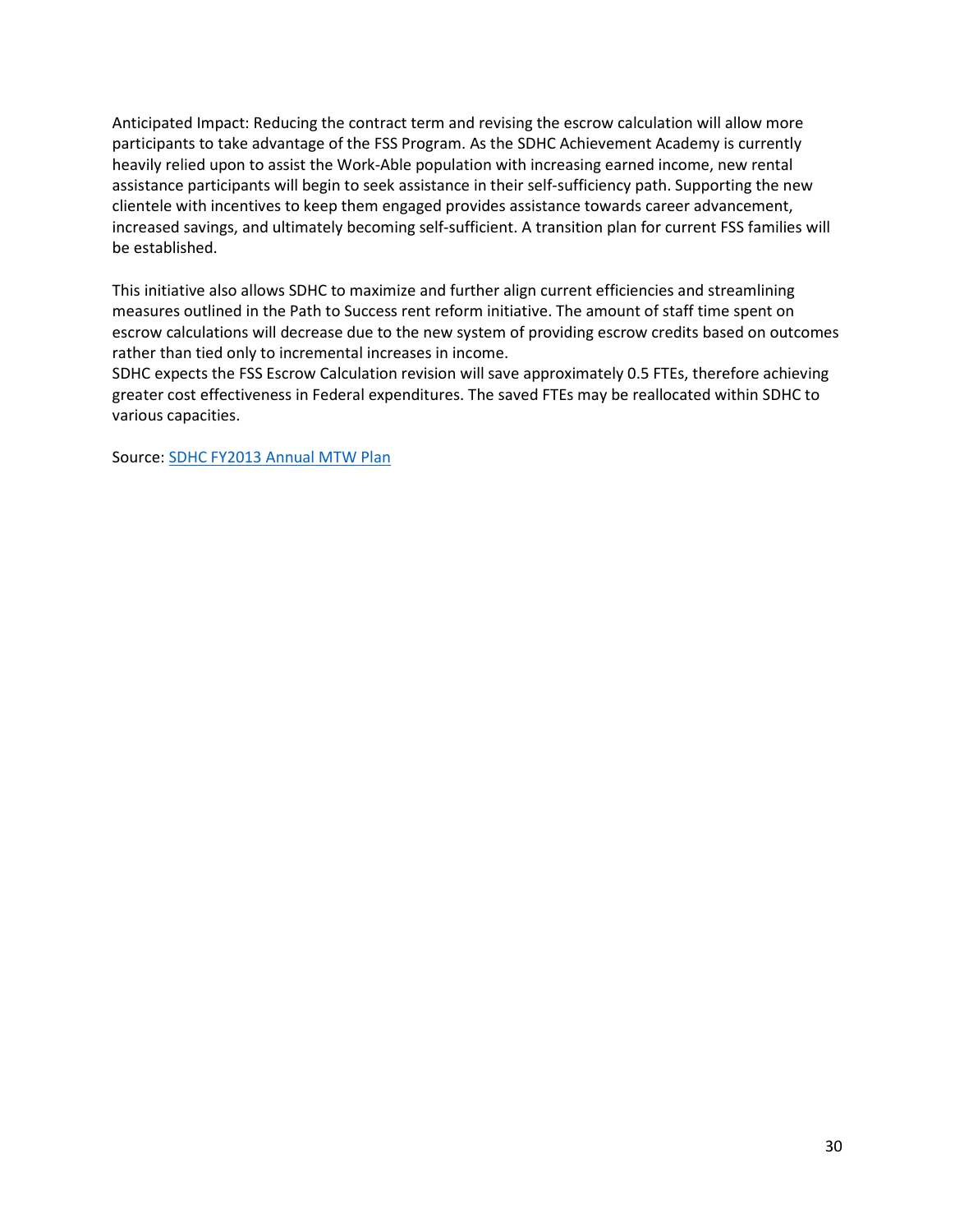# **Housing Authority of the County of San Mateo**

Activity 2000-1: MTW Self-Sufficiency Program

## DESCRIPTION

The HACSM MTW program, first implemented in May 2000, was originally developed to respond to welfare reform and thus was fashioned to focus almost exclusively on improving families' economic selfsufficiency in preparation for the conclusion of their welfare assistance. Effective July 1, 2013 HACSM received HUD approval to revise the admission process to change from a referral basis to admission via the HACSM HCV waitlist. In FY2014, HACSM expanded the number of vouchers allocated to the 5-year time limited program from 300 up to 800 vouchers and revised the admission process to include all new program participants from the HACSM waiting list. Effective January 2014, HACSM opened its HCV waitlist and with this opening began the enrollment of new households in the MTW Self-Sufficiency program.

All MTW Self-Sufficiency participants are required to participate in the HACSM Family Self-Sufficiency (FSS) program, which requires families to be gainfully employed and free of welfare assistance 12 months prior to the end of the FSS contract. Non-compliance with the FSS contract is cause for termination of housing assistance. HACSM collaborates with county and non-profit service providers to prepare MTW households to be economically self-sufficient upon graduation. HACSM designed a local method by which escrow is calculated for the FSS program participants at the time of successful graduation.

The HACSM escrow calculation method considers several activities that support a family's increasing self- sufficiency, which are often necessary for an individual to be job-ready and positioned for higher paying positions, instead of only recognizing increases in earned income. The maximum escrow credit and pay out at graduation is \$3,500 per family.

The calculation methodology is as follows:

- *Employment*: In order to qualify, at program exit, the family must achieve either: 1. The lesser of \$1,500 or a 15% increase over the above stated Earned Income baseline if the baseline amount is more than \$2000, or 2. A \$10,000 increase over the above stated Earned Income baseline if the baseline amount is \$2000, or less. HACSM will calculate escrow based on a dollar for dollar match up to \$1,000. (\$1,000 maximum per family under this category)
- *Education/Vocational Degree Attainment*: \$500 for each completed education/vocational goal. (\$1,000 maximum per family under this category)
- *Personal Enrichment/Job Preparation*: \$25 for each workshop, skill improvement training completed. (\$250 maximum per family under this category)
- *Path to Citizenship*: \$250 for each goal completed per family member in this process. (\$500 maximum per family under this category)
- *Budgeting/Saving Series*:
	- Attend a HACSM-sponsored budgeting class within the first six months of program entry. (\$25)
	- Prepare and submit to HACSM a personal budget for six months following the budgeting class. (\$100)
	- Establish (open) a new savings account within the first year of program entry or a secured credit card to re-establish credit. Once credit has been established, open a savings account. (\$25)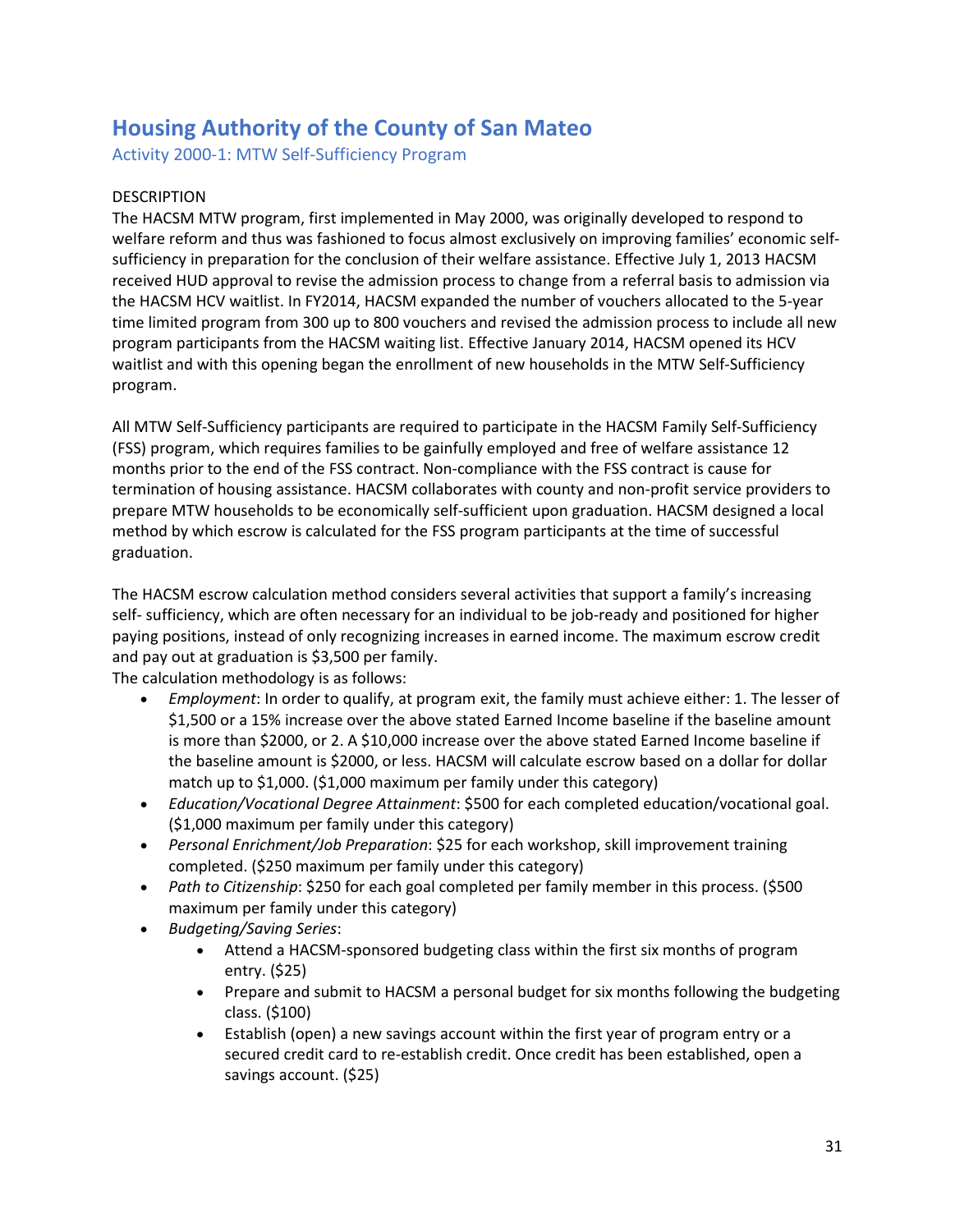- Establish a pattern of savings by: a. Increase savings balance over the savings baseline by at least \$1500, AND b. During the final 12 months of participation, make a minimum of 10 monthly deposits of at least \$25, AND c. Any monthly withdrawals may not cause the deposit amount to be less than \$25. (\$400) Note: Retirement accounts will not be considered as savings accounts. (\$500 maximum per family under this category)
- *Improve Credit Score:* \$1 for each credit score point improved over the Credit Score baseline. (\$250 maximum per family under this category)
- *Personal Participant Pay Point from Individual Training and Service Plan (ITSP)*. Qualifying goals include: Transportation, childcare, fulfilling student loan obligations, expunging criminal records, completion of the LENA reading program and resolving outstanding child support payments. \$250 for each Personal Participant goal completed. (\$500 maximum per family under this category)

Because escrows are only calculated and credited at the end of the FSS Contract term, interim withdrawals were eliminated.

Source: [HACSM FY2020 Annual MTW Plan](https://www.hud.gov/sites/dfiles/PIH/documents/SanMateoFY20Plan.PDF)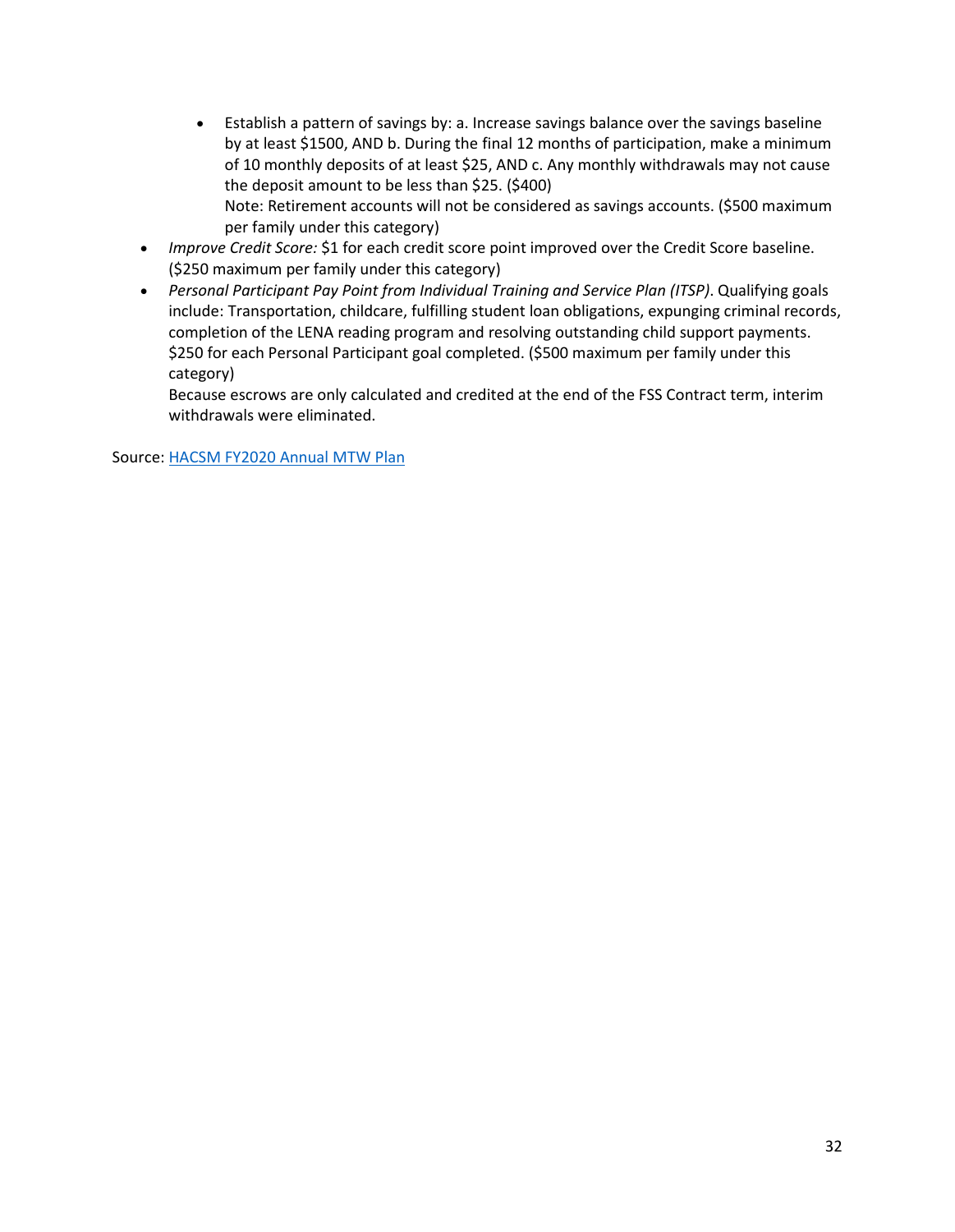# **Santa Clara County Housing Authority**

Activity 2019-2: FSS Program – Waive Contract of Participation Requirements

## DESCRIPTION

This activity modifies certain aspects of the Family Self Sufficiency (FSS) program to reduce the administrative burdens on both the participant families and SCCHA, while broadening the pool of families who could benefit from the FSS program's escrow savings account. First, the activity eliminates the requirement in the FSS Contract of Participation (CoP) (HUD Form 52560) that enrolling families must have been subject to an income reexamination within 120 days of the enrollment, and instead uses the family income as determined at the last regular reexamination, which may be up to two years before enrollment for families which are not on fixed incomes. Second, the activity allows the successful maintained employment of any adult member of the enrolled family – rather than just the Head of Household – to count towards the family's FSS goals. If at least one adult family member completes the Individual Training and Services Plan, the family will be considered a "successful FSS completion" and will receive the escrow payout.

Source: [SCCHA FY2020 Annual MTW Plan](https://www.hud.gov/sites/dfiles/PIH/documents/SantaClaraFY20Plan.pdf)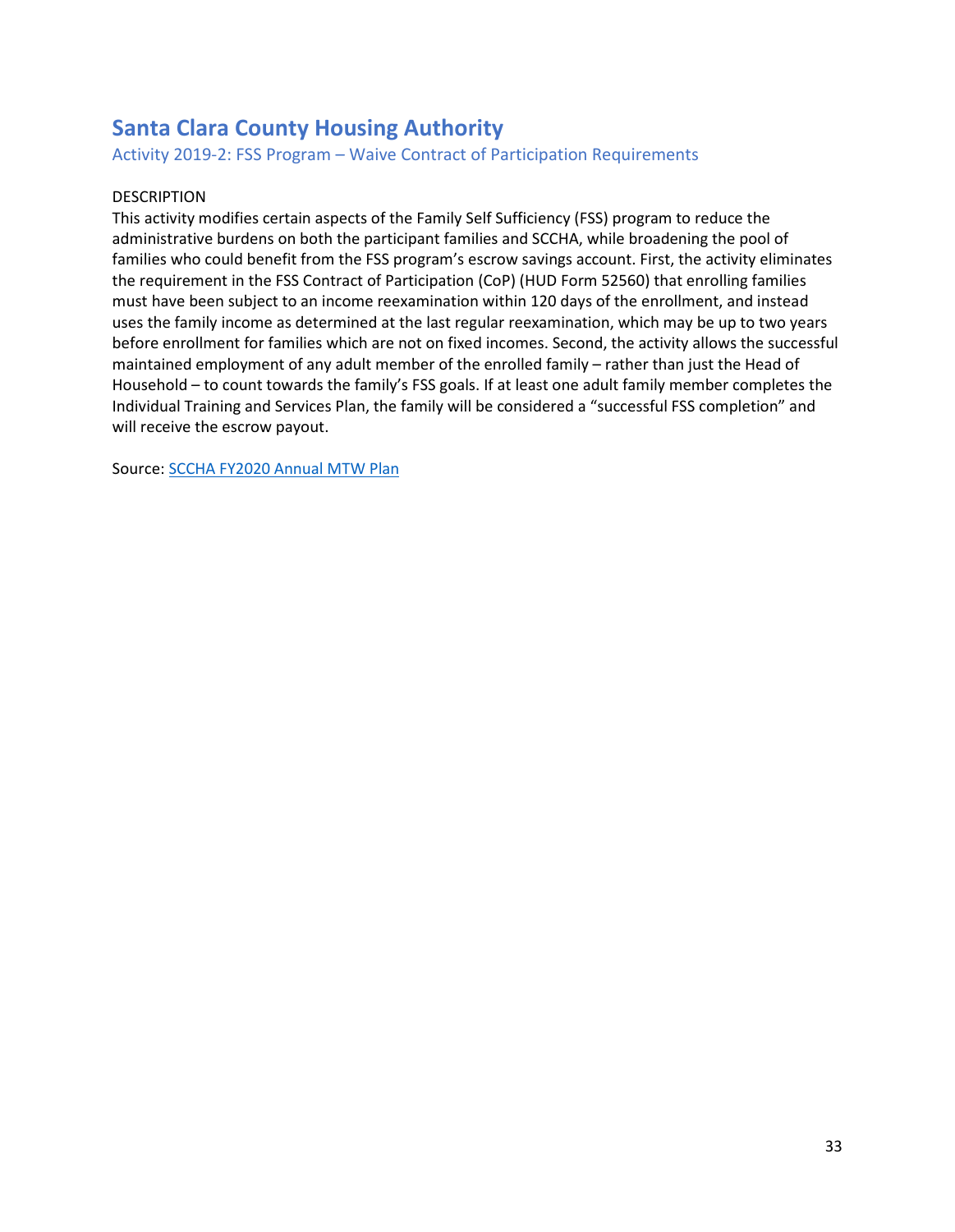# **Tacoma Housing Authority**

Activity 19: Modification of the FSS Program

## DESCRIPTION

This activity was proposed in the 2013 Plan and implemented in 2013. THA modified the way the FSS program handles the escrow payments. THA changed the escrow calculations to simplify the process and to provide clearer motivation and guidelines for participating families.

THA has designed a savings calculation method under which families may qualify for one or more pay points. Pay points will be calculated and credited at the end of the FSS contract term and only if the family provides credible and verifiable documentation that show they qualify for each of the pay point credit types. Below are examples of pay points:

- \$2,000 Maintain 32 hours/week employment for a minimum of 6 consecutive months
- $\bullet$  \$1,000 Complete ESL classes; Levels 1-5, \$200 per level
- \$100 Receive certificate of successful completion of financial literacy
- \$3,000 Complete educational goal such as a GED, degree from an accredited school/college, vocational certificate, etc. Maximum escrow
	- credit for achieving educational goals is \$3,000 per family.
- $\bullet$  \$500: 0-6 months vocational training certificate
- $\bullet$  \$750: 7-12 months vocational training certificate
- $\bullet$  \$1,000: 13-24 months vocational training certificate
- $\bullet$  \$1,500-Associate degree
- $\bullet$  \$2,000-Bachelor's degree

Status Update: This activity was successfully implemented in 2013. Clients have reported the escrow is motivating and easier to understand. THA has also seen staff time saved, and the time is now being spent on direct service. In 2017, FSS served 166 households; 15 households graduated from the program and 66 households maintained employment for greater than one year.

Planned Non-Significant Changes: THA may consider revisions to the pay point schedule in order to ensure that all households participating in FSS are eligible to try to achieve a maximum incentive amount of \$8,500. The current pay point schedule, for example, allows one pay point of \$1,000 for participants completing five levels of ESL. Not all participants require ESL, which limits their maximum pay point potential. THA may consider offering an equivalent pay point for households who do not require ESL. Pay point revisions will be made with recommendations from current and interested participants and will include alignment with other Client Support & Empowerment programming, including the Children's Savings Account Program and financial capabilities services offered by the Sound Outreach Empowerment Counselor. Forty-seven (47) percent of all FSS participants have utilized financial capability services. These services include one-on-one financial coaching, credit analysis, and workshops geared towards saving and investing. Many clients receiving these services have shown gains in credit scores and display positive attitudes towards saving for their future.

Source: [THA FY2019 Annual MTW Plan](https://www.hud.gov/sites/dfiles/PIH/documents/TacomaFY19Plan.pdf)